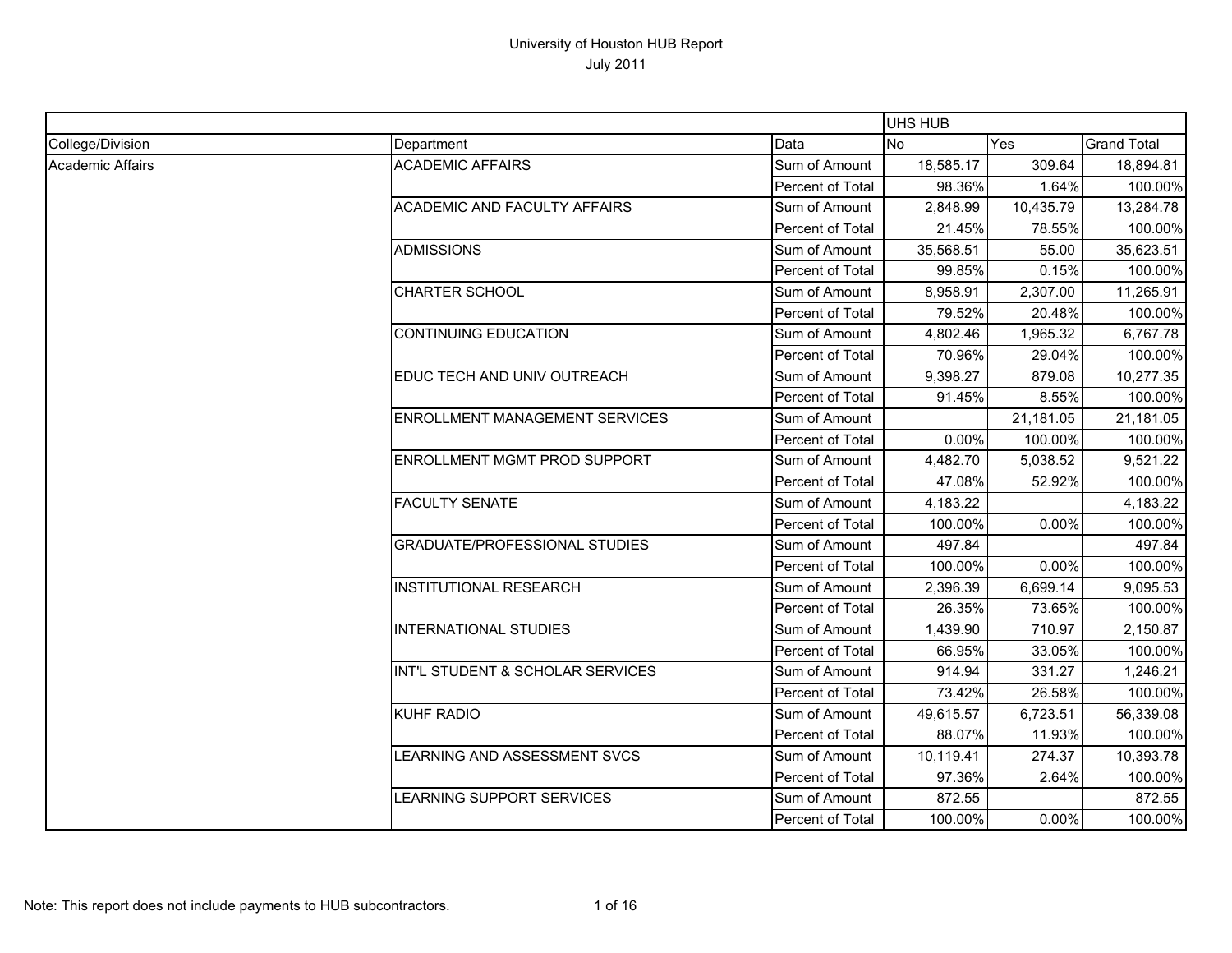|                                   |                                      |                         | UHS HUB    |           |                    |
|-----------------------------------|--------------------------------------|-------------------------|------------|-----------|--------------------|
| College/Division                  | Department                           | Data                    | <b>No</b>  | Yes       | <b>Grand Total</b> |
| <b>Academic Affairs</b>           | ONLINE FUNCTIONAL SUPPORT            | Sum of Amount           | 1,233.22   |           | 1,233.22           |
|                                   |                                      | Percent of Total        | 100.00%    | 0.00%     | 100.00%            |
|                                   | PUBLIC BROADCASTING                  | Sum of Amount           | 317.33     |           | 317.33             |
|                                   |                                      | <b>Percent of Total</b> | 100.00%    | 0.00%     | 100.00%            |
|                                   | REGISTRATION AND ACADEMIC RECO       | Sum of Amount           | 1,317.06   |           | 1,317.06           |
|                                   |                                      | Percent of Total        | 100.00%    | 0.00%     | 100.00%            |
|                                   | SCHOLARSHIPS AND FINANCIAL AID       | Sum of Amount           | 7,108.89   | 55.00     | 7,163.89           |
|                                   |                                      | Percent of Total        | 99.23%     | 0.77%     | 100.00%            |
|                                   | TV PUBLIC BROADCASTING               | Sum of Amount           | 30,964.05  | 5,947.47  | 36,911.52          |
|                                   |                                      | Percent of Total        | 83.89%     | 16.11%    | 100.00%            |
|                                   | UH OFF-CAMPUS SUPPORT                | Sum of Amount           | 1,342.06   | 423.16    | 1,765.22           |
|                                   |                                      | Percent of Total        | 76.03%     | 23.97%    | 100.00%            |
|                                   | UH WELCOME CENTER                    | Sum of Amount           | 35.00      | 254.58    | 289.58             |
|                                   |                                      | Percent of Total        | 12.09%     | 87.91%    | 100.00%            |
|                                   | UNDERGRADUATE SCHOLARS               | Sum of Amount           | 2,383.05   | 892.59    | 3,275.64           |
|                                   |                                      | Percent of Total        | 72.75%     | 27.25%    | 100.00%            |
|                                   | UNDERGRADUATE STUDIES                | Sum of Amount           | 51.77      |           | 51.77              |
|                                   |                                      | Percent of Total        | 100.00%    | 0.00%     | 100.00%            |
|                                   | UNIVERSITY TESTING SERVICES          | Sum of Amount           | 12,028.58  | 387.95    | 12,416.53          |
|                                   |                                      | Percent of Total        | 96.88%     | 3.12%     | 100.00%            |
|                                   | <b>URBAN EXPERIENCE VPSA</b>         | Sum of Amount           |            | 546.07    | 546.07             |
|                                   |                                      | Percent of Total        | 0.00%      | 100.00%   | 100.00%            |
|                                   | <b>VETERAN SERVICES</b>              | Sum of Amount           | 181.19     |           | 181.19             |
|                                   |                                      | Percent of Total        | 100.00%    | 0.00%     | 100.00%            |
| Academic Affairs Sum of Amount    |                                      |                         | 211,647.03 | 65,417.48 | 277,064.51         |
| Academic Affairs Percent of Total |                                      |                         | 76.39%     | 23.61%    | 100.00%            |
| <b>Administration and Finance</b> | <b>ADMINISTRATION &amp; FINANCE</b>  | Sum of Amount           | 2,010.43   | 503.99    | 2,514.42           |
|                                   |                                      | Percent of Total        | 79.96%     | 20.04%    | 100.00%            |
|                                   | <b>AUXILIARY SERVICES OPERATIONS</b> | Sum of Amount           | 2,366.99   |           | 2,366.99           |
|                                   |                                      | Percent of Total        | 100.00%    | 0.00%     | 100.00%            |
|                                   | <b>BUDGET</b>                        | Sum of Amount           | 256.26     | 26.25     | 282.51             |
|                                   |                                      | Percent of Total        | 90.71%     | 9.29%     | 100.00%            |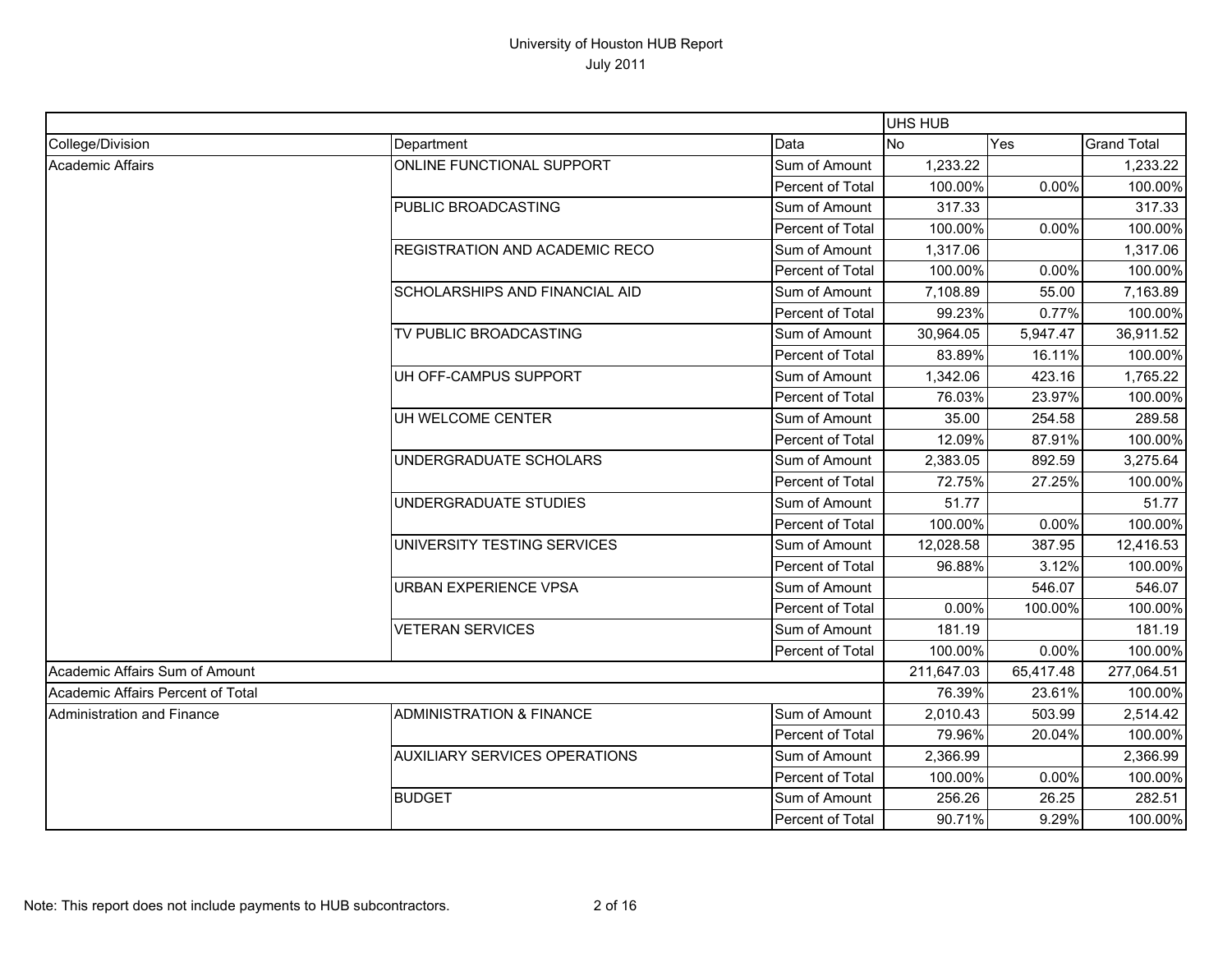|                            |                                               |                  | UHS HUB       |            |                    |
|----------------------------|-----------------------------------------------|------------------|---------------|------------|--------------------|
| College/Division           | Department                                    | Data             | No            | Yes        | <b>Grand Total</b> |
| Administration and Finance | <b>BUSINESS SERVICES OPERATIONS</b>           | Sum of Amount    | 430.42        | 373.70     | 804.12             |
|                            |                                               | Percent of Total | 53.53%        | 46.47%     | 100.00%            |
|                            | CENTRAL FACILITY SERVICES                     | Sum of Amount    | 14,094.62     | 1,270.56   | 15,365.18          |
|                            |                                               | Percent of Total | 91.73%        | 8.27%      | 100.00%            |
|                            | <b>CULLEN PERFORMANCE HALL</b>                | Sum of Amount    | 17,114.21     |            | 17,114.21          |
|                            |                                               | Percent of Total | 100.00%       | 0.00%      | 100.00%            |
|                            | <b>ENTERPRISE SYSTEMS</b>                     | Sum of Amount    | 387,524.50    | 182,682.13 | 570,206.63         |
|                            |                                               | Percent of Total | 67.96%        | 32.04%     | 100.00%            |
|                            | ENVIRONMENTAL HEALTH RISK MGMT                | Sum of Amount    | 6,197.75      | 74.28      | 6,272.03           |
|                            |                                               | Percent of Total | 98.82%        | 1.18%      | 100.00%            |
|                            | <b>FACILITIES MANAGEMENT</b>                  | Sum of Amount    | 438.60        | 7,352.20   | 7,790.80           |
|                            |                                               | Percent of Total | 5.63%         | 94.37%     | 100.00%            |
|                            | <b>FACILITIES PLANNING &amp; CONSTRUCTION</b> | Sum of Amount    | 11,281,520.07 | 410,728.94 | 11,692,249.01      |
|                            |                                               | Percent of Total | 96.49%        | 3.51%      | 100.00%            |
|                            | FINANCE-A&F                                   | Sum of Amount    | 543.97        | 460.72     | 1,004.69           |
|                            |                                               | Percent of Total | 54.14%        | 45.86%     | 100.00%            |
|                            | HIGH PERFORMANCE COMPUTING & NETWORKS         | Sum of Amount    | 3,277.92      | 7,823.83   | 11,101.75          |
|                            |                                               | Percent of Total | 29.53%        | 70.47%     | 100.00%            |
|                            | <b>HUMAN RESOURCES</b>                        | Sum of Amount    | 6,679.70      | 1,996.19   | 8,675.89           |
|                            |                                               | Percent of Total | 76.99%        | 23.01%     | 100.00%            |
|                            | <b>INST - BUDGET</b>                          | Sum of Amount    | 71,274.60     |            | 71,274.60          |
|                            |                                               | Percent of Total | 100.00%       | 0.00%      | 100.00%            |
|                            | <b>INST - BUSINESS SERVICES</b>               | Sum of Amount    | 8,040.00      |            | 8,040.00           |
|                            |                                               | Percent of Total | 100.00%       | 0.00%      | 100.00%            |
|                            | <b>INST - FINANCE</b>                         | Sum of Amount    | 4,416.67      |            | 4,416.67           |
|                            |                                               | Percent of Total | 100.00%       | 0.00%      | 100.00%            |
|                            | MINOR AND PLANNED PROJECTS                    | Sum of Amount    | 284.97        |            | 284.97             |
|                            |                                               | Percent of Total | 100.00%       | 0.00%      | 100.00%            |
|                            | ONE CARD PROGRAM                              | Sum of Amount    | 880.12        | 872.97     | 1,753.09           |
|                            |                                               | Percent of Total | 50.20%        | 49.80%     | 100.00%            |
|                            | PARKING & TRANSPORTATION OPERATIONS           | Sum of Amount    | 164,038.73    | 154.35     | 164,193.08         |
|                            |                                               | Percent of Total | 99.91%        | 0.09%      | 100.00%            |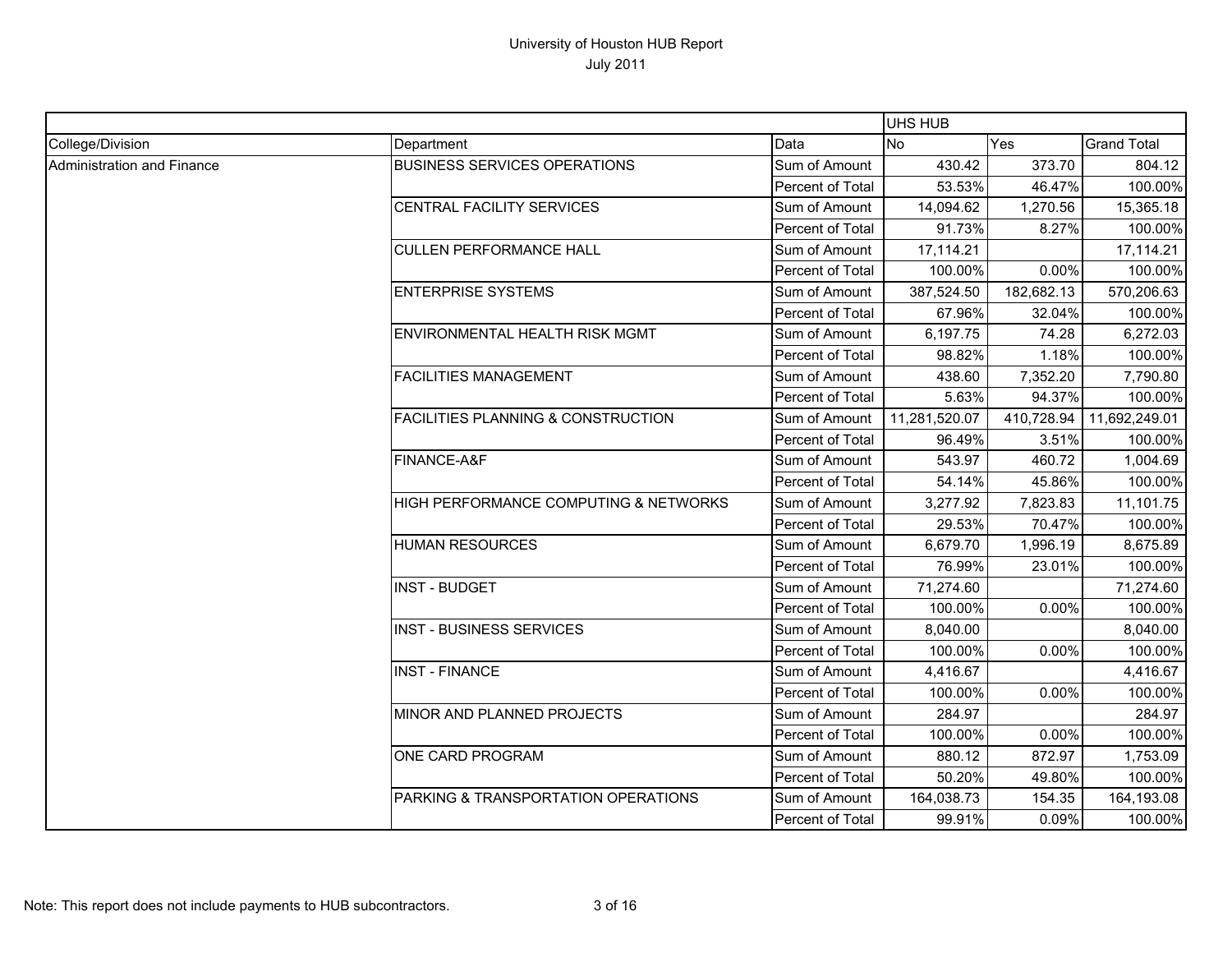|                            |                                   |                  | UHS HUB    |            |                    |
|----------------------------|-----------------------------------|------------------|------------|------------|--------------------|
| College/Division           | Department                        | Data             | <b>No</b>  | Yes        | <b>Grand Total</b> |
| Administration and Finance | PHY PLANT-AUTOMOTIVE              | Sum of Amount    | 10,936.90  | 3,492.32   | 14,429.22          |
|                            |                                   | Percent of Total | 75.80%     | 24.20%     | 100.00%            |
|                            | PHY PLANT-CUSTODIAL SVCS          | Sum of Amount    | 1,471.19   |            | 1,471.19           |
|                            |                                   | Percent of Total | 100.00%    | 0.00%      | 100.00%            |
|                            | PHY PLANT-GROUNDS MAINT           | Sum of Amount    | 10,703.05  | 10,537.75  | 21,240.80          |
|                            |                                   | Percent of Total | 50.39%     | 49.61%     | 100.00%            |
|                            | PHY PLANT-SOLID WASTE             | Sum of Amount    | 11,861.83  |            | 11,861.83          |
|                            |                                   | Percent of Total | 100.00%    | 0.00%      | 100.00%            |
|                            | PHYSICAL PLANT                    | Sum of Amount    | 79,846.61  | 84,062.52  | 163,909.13         |
|                            |                                   | Percent of Total | 48.71%     | 51.29%     | 100.00%            |
|                            | <b>POLICE</b>                     | Sum of Amount    | 85,080.10  | 6,110.42   | 91,190.52          |
|                            |                                   | Percent of Total | 93.30%     | 6.70%      | 100.00%            |
|                            | POSTAL SERVICES OPERATIONS        | Sum of Amount    | 5,628.83   | 972.00     | 6,600.83           |
|                            |                                   | Percent of Total | 85.27%     | 14.73%     | 100.00%            |
|                            | PRINTING OPERATIONS               | Sum of Amount    | 911.64     | 474.98     | 1,386.62           |
|                            |                                   | Percent of Total | 65.75%     | 34.25%     | 100.00%            |
|                            | PURCHASED UTILITIES               | Sum of Amount    | 23,843.52  | 1,686.28   | 25,529.80          |
|                            |                                   | Percent of Total | 93.39%     | 6.61%      | 100.00%            |
|                            | <b>REAL ESTATE SERVICES</b>       | Sum of Amount    | 1,494.30   |            | 1,494.30           |
|                            |                                   | Percent of Total | 100.00%    | 0.00%      | 100.00%            |
|                            | <b>SKILLED TRADES</b>             | Sum of Amount    | 10,530.60  | 173.75     | 10,704.35          |
|                            |                                   | Percent of Total | 98.38%     | 1.62%      | 100.00%            |
|                            | STUDENT FINANCIAL SERVICES        | Sum of Amount    | 18,175.95  | 3,226.79   | 21,402.74          |
|                            |                                   | Percent of Total | 84.92%     | 15.08%     | 100.00%            |
|                            | TECHNOLOGY SERVICES & SUPPORT     | Sum of Amount    | 25,500.67  | 120,599.64 | 146,100.31         |
|                            |                                   | Percent of Total | 17.45%     | 82.55%     | 100.00%            |
|                            | <b>UIT SECURITY</b>               | Sum of Amount    | 132.19     | 1,690.89   | 1,823.08           |
|                            |                                   | Percent of Total | 7.25%      | 92.75%     | 100.00%            |
|                            | UNIV PROPERTY SERVICES OPERATIONS | Sum of Amount    | 159,575.00 |            | 159,575.00         |
|                            |                                   | Percent of Total | 100.00%    | 0.00%      | 100.00%            |
|                            | UNIVERSITY INFORMATION TECHNOLOGY | Sum of Amount    |            | 869.00     | 869.00             |
|                            |                                   | Percent of Total | 0.00%      | 100.00%    | 100.00%            |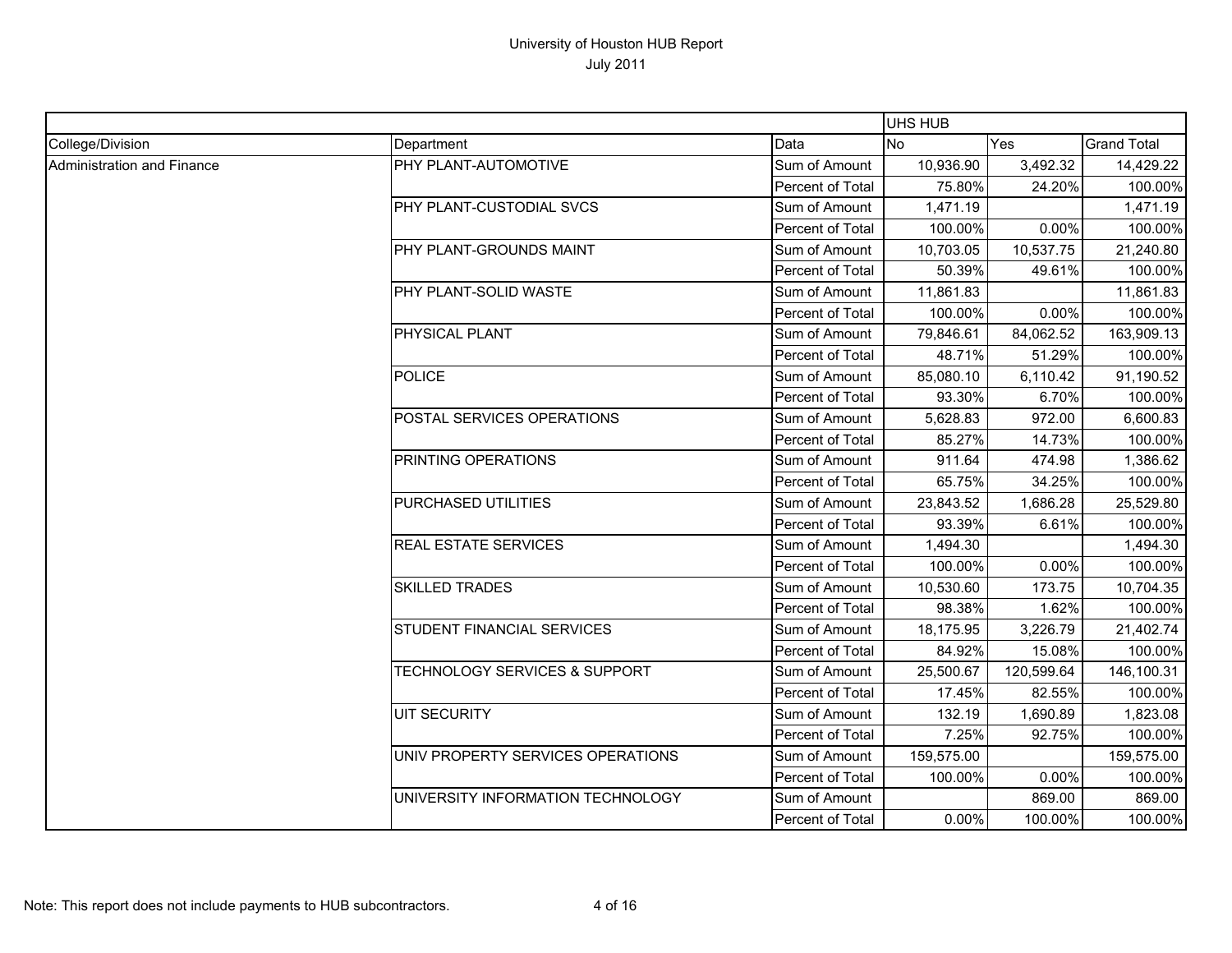|                                             |                                       |                  | UHS HUB       |            |                    |
|---------------------------------------------|---------------------------------------|------------------|---------------|------------|--------------------|
| College/Division                            | Department                            | Data             | <b>INo</b>    | Yes        | <b>Grand Total</b> |
| Administration and Finance                  | UTILITY & TECHNICAL SERVICES          | Sum of Amount    | 43,368.37     | 14,964.99  | 58,333.36          |
|                                             |                                       | Percent of Total | 74.35%        | 25.65%     | 100.00%            |
| Administration and Finance Sum of Amount    |                                       |                  | 12,460,451.28 | 863,181.44 | 13,323,632.72      |
| Administration and Finance Percent of Total |                                       |                  | 93.52%        | 6.48%      | 100.00%            |
| Architecture                                | <b>DEAN, ARCHITECTURE</b>             | Sum of Amount    | 50,086.80     | 5,681.52   | 55,768.32          |
|                                             |                                       | Percent of Total | 89.81%        | 10.19%     | 100.00%            |
| Architecture Sum of Amount                  |                                       |                  | 50,086.80     | 5,681.52   | 55,768.32          |
| Architecture Percent of Total               |                                       |                  | 89.81%        | 10.19%     | 100.00%            |
| <b>Athletics</b>                            | <b>INTERCOLLEGIATE ATHLETICS</b>      | Sum of Amount    | 145,629.48    | 25,644.90  | 171,274.38         |
|                                             |                                       | Percent of Total | 85.03%        | 14.97%     | 100.00%            |
| Athletics Sum of Amount                     |                                       |                  | 145,629.48    | 25,644.90  | 171,274.38         |
| Athletics Percent of Total                  |                                       |                  | 85.03%        | 14.97%     | 100.00%            |
| <b>Business Administration</b>              | ACCOUNTANCY AND TAXATION              | Sum of Amount    | 2,348.88      | 1,054.44   | 3,403.32           |
|                                             |                                       | Percent of Total | 69.02%        | 30.98%     | 100.00%            |
|                                             | ACCOUNTING CERTIFICATE PROGRAM        | Sum of Amount    | 11.68         | 118.19     | 129.87             |
|                                             |                                       | Percent of Total | 8.99%         | 91.01%     | 100.00%            |
|                                             | <b>BAUER CAREER SERVICES CTR</b>      | Sum of Amount    | 3,290.58      | 532.05     | 3,822.63           |
|                                             |                                       | Percent of Total | 86.08%        | 13.92%     | 100.00%            |
|                                             | <b>BAUER COMMUNICATIONS</b>           | Sum of Amount    | 67,228.07     | 1,181.63   | 68,409.70          |
|                                             |                                       | Percent of Total | 98.27%        | 1.73%      | 100.00%            |
|                                             | <b>BAUER DIVISION OF TECHNOLOGY</b>   | Sum of Amount    | 13,065.33     | 304.40     | 13,369.73          |
|                                             |                                       | Percent of Total | 97.72%        | 2.28%      | 100.00%            |
|                                             | DEAN'S OFFICE, BAUER COLLEGE          | Sum of Amount    | 69,810.39     | 47,107.94  | 116,918.33         |
|                                             |                                       | Percent of Total | 59.71%        | 40.29%     | 100.00%            |
|                                             | <b>DECISION AND INFORMATION SCIEN</b> | Sum of Amount    | 8,840.38      | 9,634.64   | 18,475.02          |
|                                             |                                       | Percent of Total | 47.85%        | 52.15%     | 100.00%            |
|                                             | <b>EXECUTIVE DEGREE PROGRAMS</b>      | Sum of Amount    | 19,215.34     | 4,406.78   | 23,622.12          |
|                                             |                                       | Percent of Total | 81.34%        | 18.66%     | 100.00%            |
|                                             | FINANCE-BAUER COLLEGE                 | Sum of Amount    | 30,647.97     | 1,332.08   | 31,980.05          |
|                                             |                                       | Percent of Total | 95.83%        | 4.17%      | 100.00%            |
|                                             | <b>GLOBAL ENERGY MGMT INST</b>        | Sum of Amount    | 4,903.72      |            | 4,903.72           |
|                                             |                                       | Percent of Total | 100.00%       | 0.00%      | 100.00%            |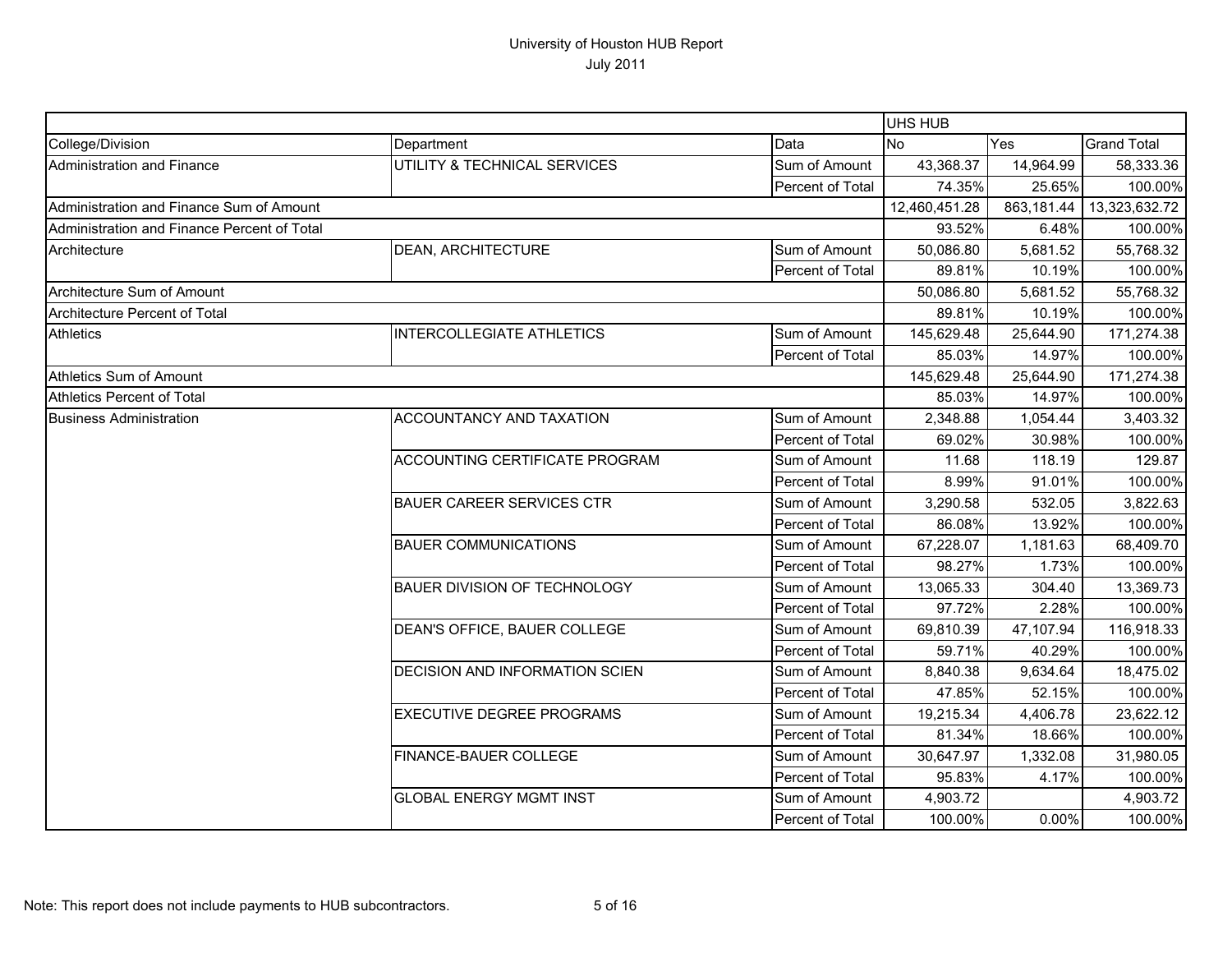|                                              |                                              |                  | UHS HUB    |           |                    |
|----------------------------------------------|----------------------------------------------|------------------|------------|-----------|--------------------|
| College/Division                             | Department                                   | Data             | <b>No</b>  | Yes       | <b>Grand Total</b> |
| <b>Business Administration</b>               | MANAGEMENT-BAUER COLLEGE                     | Sum of Amount    | 100,940.96 | 364.63    | 101,305.59         |
|                                              |                                              | Percent of Total | 99.64%     | 0.36%     | 100.00%            |
|                                              | MARKETING-BAUER COLLEGE                      | Sum of Amount    | 937.29     | 404.05    | 1,341.34           |
|                                              |                                              | Percent of Total | 69.88%     | 30.12%    | 100.00%            |
|                                              | <b>MBA STUDENT SERVICES CENTER</b>           | Sum of Amount    |            | 907.19    | 907.19             |
|                                              |                                              | Percent of Total | 0.00%      | 100.00%   | 100.00%            |
|                                              | SALES EXCELLENCE INSTITUTE                   | Sum of Amount    | 2,180.59   | 565.16    | 2,745.75           |
|                                              |                                              | Percent of Total | 79.42%     | 20.58%    | 100.00%            |
|                                              | SMALL BUSINESS DEV CENTER                    | Sum of Amount    | 31,376.18  | 2,969.70  | 34,345.88          |
|                                              |                                              | Percent of Total | 91.35%     | 8.65%     | 100.00%            |
|                                              | UNDERGRAD BUSINESS PROG                      | Sum of Amount    | 617.09     | (0.02)    | 617.07             |
|                                              |                                              | Percent of Total | 100.00%    | 0.00%     | 100.00%            |
|                                              | WOLFF CTR FOR ENTREPRENEURSHIP               | Sum of Amount    | 166.45     |           | 166.45             |
|                                              |                                              | Percent of Total | 100.00%    | 0.00%     | 100.00%            |
| <b>Business Administration Sum of Amount</b> |                                              |                  | 355,580.90 | 70,882.86 | 426,463.76         |
| Business Administration Percent of Total     |                                              |                  | 83.38%     | 16.62%    | 100.00%            |
| Chancellor/President                         | <b>COMMUNITY RELATIONS &amp; INST ACCESS</b> | Sum of Amount    |            | 668.92    | 668.92             |
|                                              |                                              | Percent of Total | 0.00%      | 100.00%   | 100.00%            |
|                                              | OFFICE OF EQUAL OPPORTUNITY SRVS             | Sum of Amount    | 496.66     |           | 496.66             |
|                                              |                                              | Percent of Total | 100.00%    | 0.00%     | 100.00%            |
|                                              | <b>PRESIDENT</b>                             | Sum of Amount    | 38,770.25  | 2,697.78  | 41,468.03          |
|                                              |                                              | Percent of Total | 93.49%     | 6.51%     | 100.00%            |
| Chancellor/President Sum of Amount           |                                              |                  | 39,266.91  | 3,366.70  | 42,633.61          |
| Chancellor/President Percent of Total        |                                              |                  | 92.10%     | 7.90%     | 100.00%            |
| Education                                    | <b>ASIAN AMERICAN STUDIES</b>                | Sum of Amount    | 255.39     | 146.08    | 401.47             |
|                                              |                                              | Percent of Total | 63.61%     | 36.39%    | 100.00%            |
|                                              | CENTER FOR INFO TECH IN EDUCATION            | Sum of Amount    | 7,411.87   | 8,883.66  | 16,295.53          |
|                                              |                                              | Percent of Total | 45.48%     | 54.52%    | 100.00%            |
|                                              | CONSISTENCY MGMT & COOP DISCIP               | Sum of Amount    | 9,784.52   | 5,398.68  | 15,183.20          |
|                                              |                                              | Percent of Total | 64.44%     | 35.56%    | 100.00%            |
|                                              | <b>CURRICULUM AND INSTRUCTION</b>            | Sum of Amount    | 24,000.97  | 65,302.12 | 89,303.09          |
|                                              |                                              | Percent of Total | 26.88%     | 73.12%    | 100.00%            |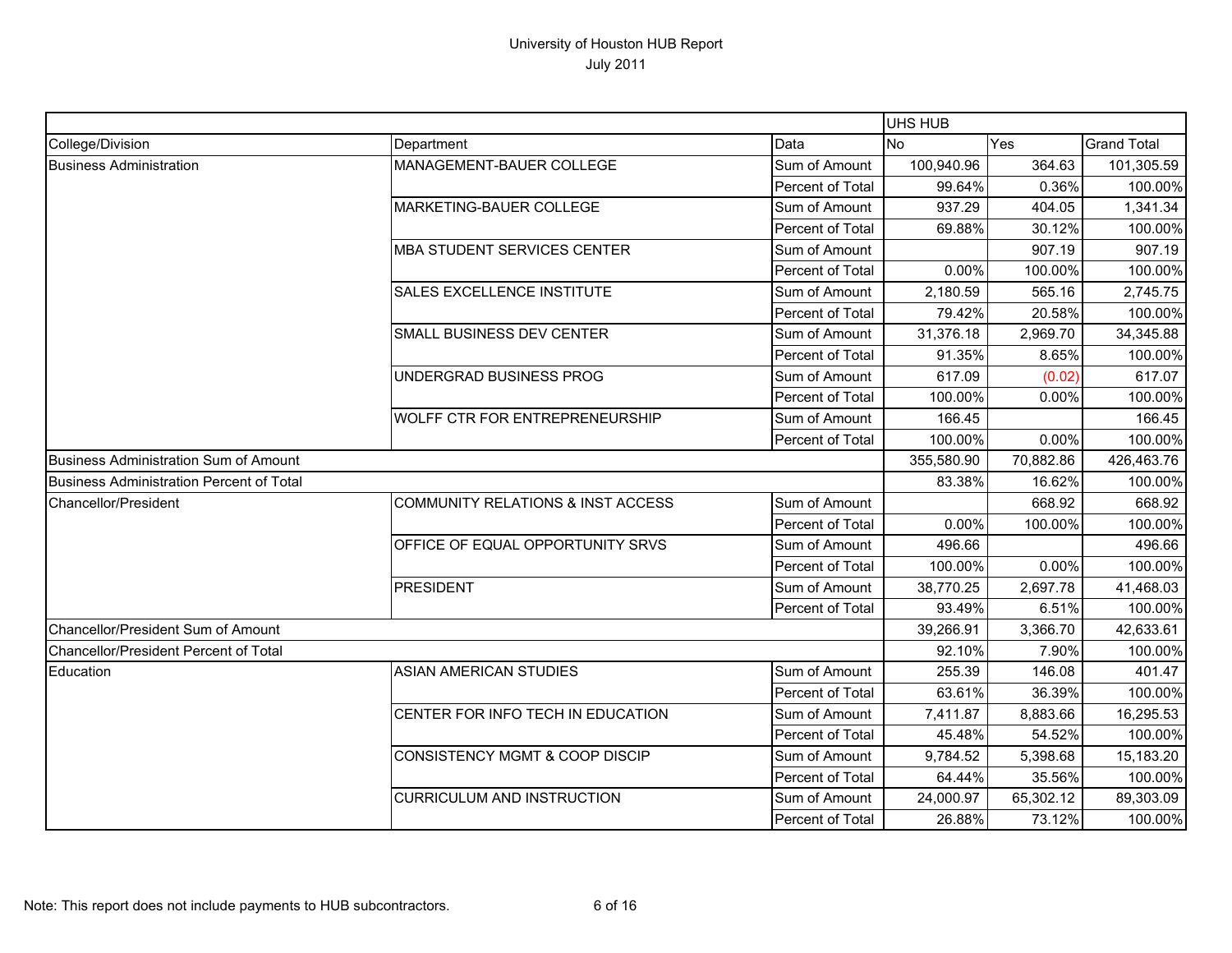|                                   |                                     |                  | UHS HUB      |            |                    |
|-----------------------------------|-------------------------------------|------------------|--------------|------------|--------------------|
| College/Division                  | Department                          | Data             | <b>No</b>    | Yes        | <b>Grand Total</b> |
| Education                         | <b>DEAN, EDUCATION</b>              | Sum of Amount    | 16,636.30    | 3,112.58   | 19,748.88          |
|                                   |                                     | Percent of Total | 84.24%       | 15.76%     | 100.00%            |
|                                   | EDUC EFFECTIVENESS & OUTREACH       | Sum of Amount    | 9,929.93     | 806.28     | 10,736.21          |
|                                   |                                     | Percent of Total | 92.49%       | 7.51%      | 100.00%            |
|                                   | EDUCATIONAL PSYCHOLOGY              | Sum of Amount    | 4,452.54     | 516.11     | 4,968.65           |
|                                   |                                     | Percent of Total | 89.61%       | 10.39%     | 100.00%            |
|                                   | INSTITUTE FOR URBAN EDUCATION       | Sum of Amount    | 252.54       | 8.66       | 261.20             |
|                                   |                                     | Percent of Total | 96.68%       | 3.32%      | 100.00%            |
| Education Sum of Amount           |                                     |                  | 72,724.06    | 84,174.17  | 156,898.23         |
| <b>Education Percent of Total</b> |                                     |                  | 46.35%       | 53.65%     | 100.00%            |
| Engineering                       | <b>BIOMEDICAL ENGINEERING</b>       | Sum of Amount    | 23,300.82    |            | 23,300.82          |
|                                   |                                     | Percent of Total | 100.00%      | 0.00%      | 100.00%            |
|                                   | <b>CHEMICAL ENGINEERING</b>         | Sum of Amount    | 497,016.63   | 2,658.02   | 499,674.65         |
|                                   |                                     | Percent of Total | 99.47%       | 0.53%      | 100.00%            |
|                                   | <b>CIVIL ENGINEERING</b>            | Sum of Amount    | 167,830.35   | 1,728.87   | 169,559.22         |
|                                   |                                     | Percent of Total | 98.98%       | 1.02%      | 100.00%            |
|                                   | <b>DEAN, ENGINEERING</b>            | Sum of Amount    | 52,230.53    | 26,439.92  | 78,670.45          |
|                                   |                                     | Percent of Total | 66.39%       | 33.61%     | 100.00%            |
|                                   | ELECTRICAL ENGINEERING              | Sum of Amount    | 45,392.87    | 5,067.64   | 50,460.51          |
|                                   |                                     | Percent of Total | 89.96%       | 10.04%     | 100.00%            |
|                                   | <b>ENGINEERING SERVICES</b>         | Sum of Amount    | 3,045.38     | 1,303.52   | 4,348.90           |
|                                   |                                     | Percent of Total | 70.03%       | 29.97%     | 100.00%            |
|                                   | <b>INDUSTRIAL ENGINEERING</b>       | Sum of Amount    | 769.75       | 9,388.03   | 10,157.78          |
|                                   |                                     | Percent of Total | 7.58%        | 92.42%     | 100.00%            |
|                                   | MECHANICAL ENGINEERING              | Sum of Amount    | 335,036.22   | 67,803.77  | 402,839.99         |
|                                   |                                     | Percent of Total | 83.17%       | 16.83%     | 100.00%            |
|                                   | NATL CTR FOR AIRBORNE LASER MAPPING | Sum of Amount    | 38,035.11    |            | 38,035.11          |
|                                   |                                     | Percent of Total | 100.00%      | 0.00%      | 100.00%            |
|                                   | <b>WIND ENERGY CENTER</b>           | Sum of Amount    | 22,570.19    |            | 22,570.19          |
|                                   |                                     | Percent of Total | 100.00%      | 0.00%      | 100.00%            |
| Engineering Sum of Amount         |                                     |                  | 1,185,227.85 | 114,389.77 | 1,299,617.62       |
| Engineering Percent of Total      |                                     |                  | 91.20%       | 8.80%      | 100.00%            |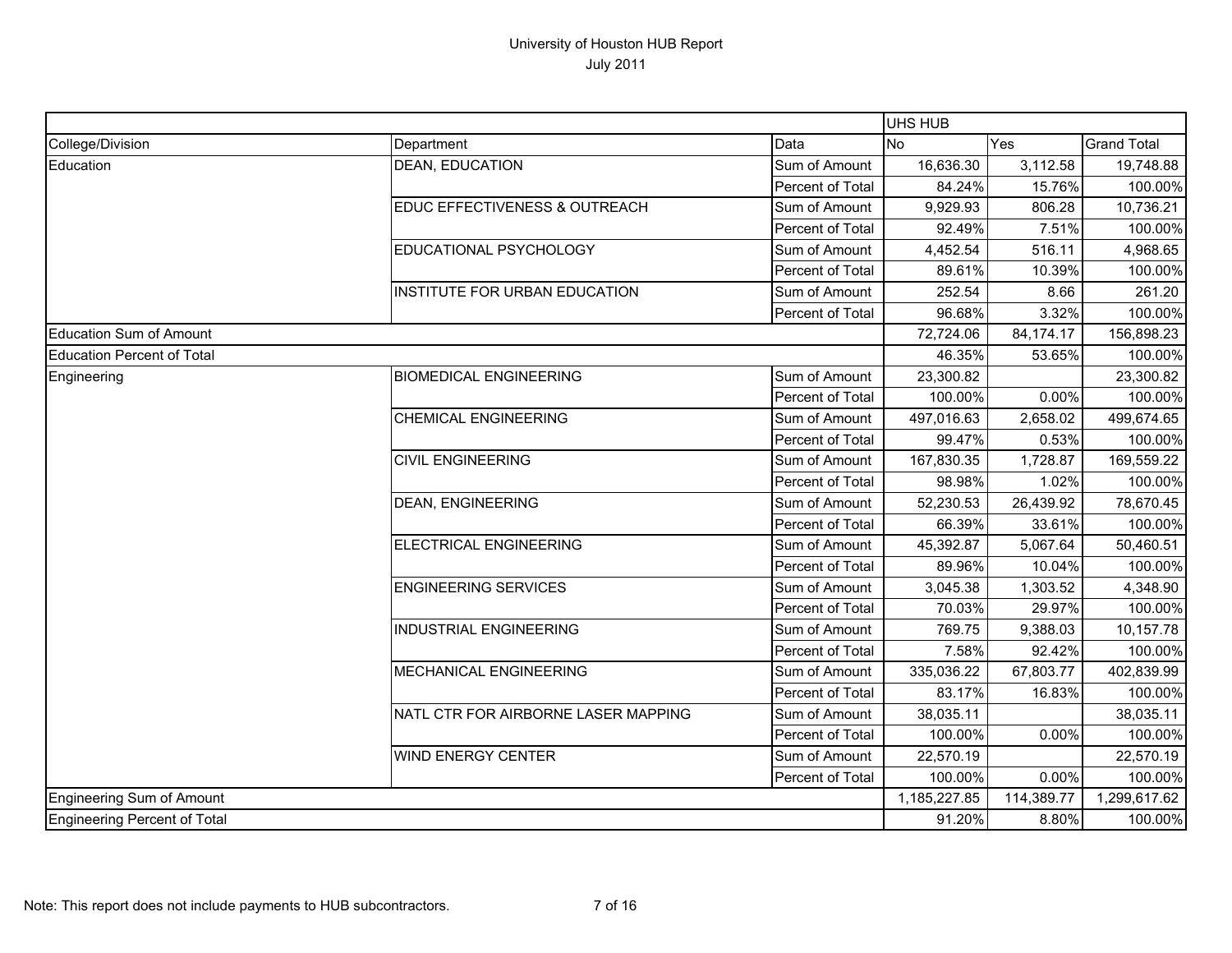|                                                  |                                            |                         | UHS HUB    |          |                    |
|--------------------------------------------------|--------------------------------------------|-------------------------|------------|----------|--------------------|
| College/Division                                 | Department                                 | Data                    | <b>No</b>  | Yes      | <b>Grand Total</b> |
| Graduate College of Social Work                  | ADMISSIONS-GCSW                            | Sum of Amount           | 217.97     | 76.02    | 293.99             |
|                                                  |                                            | <b>Percent of Total</b> | 74.14%     | 25.86%   | 100.00%            |
|                                                  | CHILD & FAMILY CTR FOR INNOVATIVE RESEARCH | Sum of Amount           | 761.77     | 427.77   | 1,189.54           |
|                                                  |                                            | Percent of Total        | 64.04%     | 35.96%   | 100.00%            |
|                                                  | CTR DRUG & SOCIAL POLICY RESRC             | Sum of Amount           | 15,180.24  | 555.48   | 15,735.72          |
|                                                  |                                            | Percent of Total        | 96.47%     | 3.53%    | 100.00%            |
|                                                  | <b>DEAN, SOCIAL WORK</b>                   | Sum of Amount           | 285.00     | 5,727.90 | 6,012.90           |
|                                                  |                                            | Percent of Total        | 4.74%      | 95.26%   | 100.00%            |
|                                                  | <b>FIELD OFFICE</b>                        | Sum of Amount           |            | 108.86   | 108.86             |
|                                                  |                                            | Percent of Total        | 0.00%      | 100.00%  | 100.00%            |
|                                                  | <b>GCSW INFORMATION TECHNOLOGY</b>         | Sum of Amount           | 572.00     | 136.76   | 708.76             |
|                                                  |                                            | Percent of Total        | 80.70%     | 19.30%   | 100.00%            |
|                                                  | OFFICE OF COMMUNITY PROJECTS               | Sum of Amount           |            | 207.13   | 207.13             |
|                                                  |                                            | Percent of Total        | 0.00%      | 100.00%  | 100.00%            |
| Graduate College of Social Work Sum of Amount    |                                            |                         | 17,016.98  | 7,239.92 | 24,256.90          |
| Graduate College of Social Work Percent of Total |                                            |                         | 70.15%     | 29.85%   | 100.00%            |
| <b>Honors College</b>                            | DEAN, HONORS COLLEGE                       | Sum of Amount           | 6,199.01   | 1,378.89 | 7,577.90           |
|                                                  |                                            | Percent of Total        | 81.80%     | 18.20%   | 100.00%            |
|                                                  | HOUSTON TEACHERS INSTITUTE                 | Sum of Amount           | 319.69     |          | 319.69             |
|                                                  |                                            | Percent of Total        | 100.00%    | 0.00%    | 100.00%            |
| Honors College Sum of Amount                     |                                            |                         | 6,518.70   | 1,378.89 | 7,897.59           |
| Honors College Percent of Total                  |                                            |                         | 82.54%     | 17.46%   | 100.00%            |
| Hotel and Restaurant Management                  | DEAN, HOTEL & RESTAURANT MANAG             | Sum of Amount           | 636.50     |          | 636.50             |
|                                                  |                                            | Percent of Total        | 100.00%    | 0.00%    | 100.00%            |
|                                                  | HOTEL AND RESTAURANT MANAGEMENT            | Sum of Amount           | 109,513.23 | 2,121.41 | 111,634.64         |
|                                                  |                                            | Percent of Total        | 98.10%     | 1.90%    | 100.00%            |
| Hotel and Restaurant Management Sum of Amount    |                                            |                         | 110,149.73 | 2,121.41 | 112,271.14         |
| Hotel and Restaurant Management Percent of Total |                                            |                         | 98.11%     | 1.89%    | 100.00%            |
| Law Center                                       | ASSOCIATE DEAN, LAW                        | Sum of Amount           | 453.72     |          | 453.72             |
|                                                  |                                            | Percent of Total        | 100.00%    | $0.00\%$ | 100.00%            |
|                                                  | <b>BLAKELEY INSTITUTE</b>                  | Sum of Amount           | 2,357.34   |          | 2,357.34           |
|                                                  |                                            | Percent of Total        | 100.00%    | 0.00%    | 100.00%            |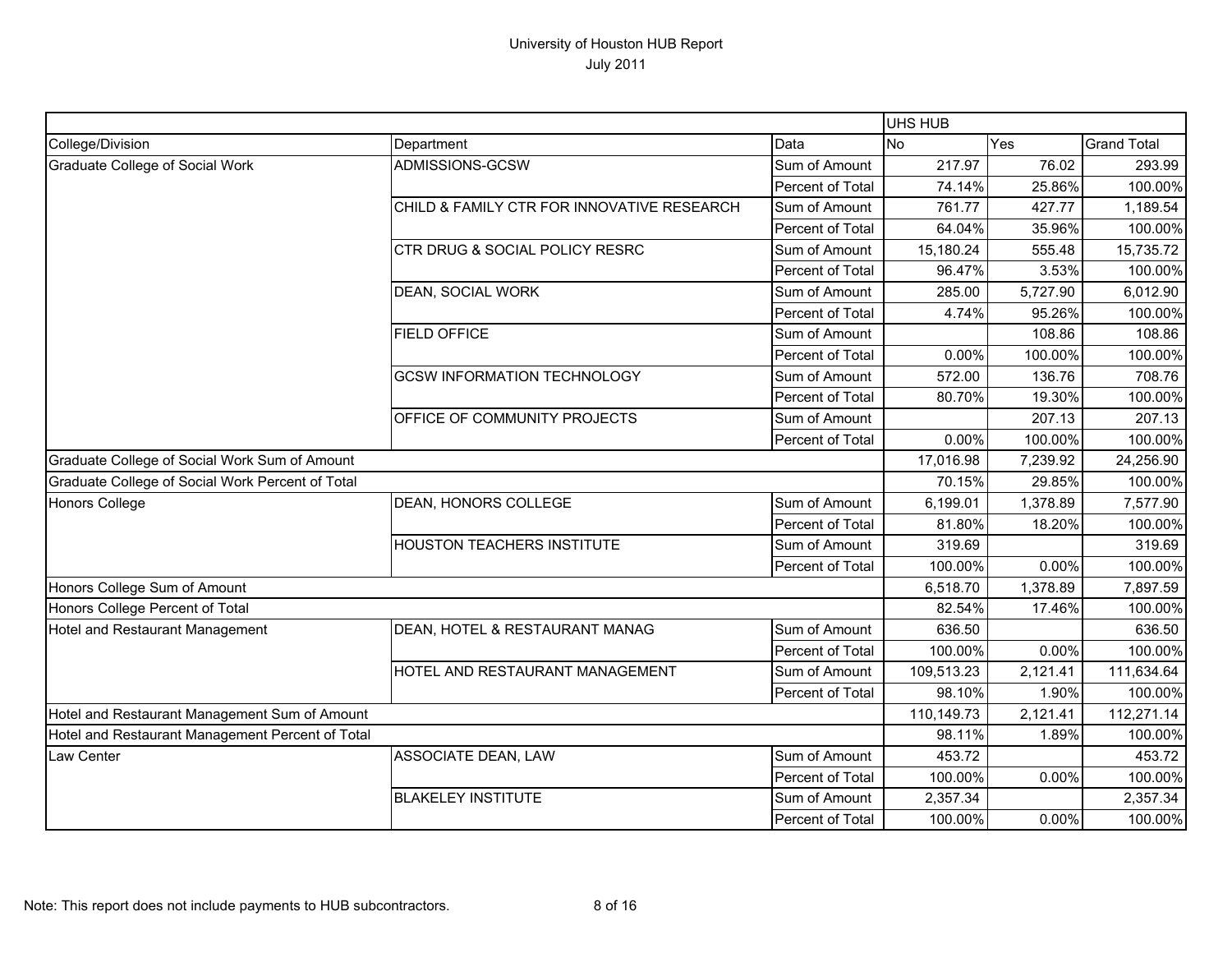|                             |                                     |                  | UHS HUB    |           |                    |
|-----------------------------|-------------------------------------|------------------|------------|-----------|--------------------|
| College/Division            | Department                          | Data             | <b>No</b>  | Yes       | <b>Grand Total</b> |
| <b>Law Center</b>           | <b>BUSINESS SERVICES, LAW</b>       | Sum of Amount    | 53,061.33  | 4,373.42  | 57,434.75          |
|                             |                                     | Percent of Total | 92.39%     | 7.61%     | 100.00%            |
|                             | CAREER SERVICES, LAW                | Sum of Amount    | 4,003.45   | 97.73     | 4,101.18           |
|                             |                                     | Percent of Total | 97.62%     | 2.38%     | 100.00%            |
|                             | DEAN, LAW                           | Sum of Amount    | 2,277.65   |           | 2,277.65           |
|                             |                                     | Percent of Total | 100.00%    | 0.00%     | 100.00%            |
|                             | EXTERNAL AFFAIRS, LAW               | Sum of Amount    |            | 73.59     | 73.59              |
|                             |                                     | Percent of Total | 0.00%      | 100.00%   | 100.00%            |
|                             | <b>FACILITIES, LAW</b>              | Sum of Amount    | 3,396.73   | 349.25    | 3,745.98           |
|                             |                                     | Percent of Total | 90.68%     | 9.32%     | 100.00%            |
|                             | <b>FACULTY SUPPORT LAW</b>          | Sum of Amount    | 406.39     | 635.25    | 1,041.64           |
|                             |                                     | Percent of Total | 39.01%     | 60.99%    | 100.00%            |
|                             | HEALTH LAW & POLICY INSTITUTE       | Sum of Amount    | 139.43     | 345.99    | 485.42             |
|                             |                                     | Percent of Total | 28.72%     | 71.28%    | 100.00%            |
|                             | INST OF HIGHER EDU & GOVERNANCE LAW | Sum of Amount    | 158.81     |           | 158.81             |
|                             |                                     | Percent of Total | 100.00%    | 0.00%     | 100.00%            |
|                             | LAW INFORMATION TECHNOLOGY          | Sum of Amount    | 691.29     | 233.10    | 924.39             |
|                             |                                     | Percent of Total | 74.78%     | 25.22%    | 100.00%            |
|                             | <b>LAW LIBRARY</b>                  | Sum of Amount    | 77,852.32  |           | 77,852.32          |
|                             |                                     | Percent of Total | 100.00%    | 0.00%     | 100.00%            |
|                             | LEGAL AID CLINIC, LAW               | Sum of Amount    | 1,535.64   | 1,085.99  | 2,621.63           |
|                             |                                     | Percent of Total | 58.58%     | 41.42%    | 100.00%            |
|                             | LEGAL RESEARCH & WRITING, LAW       | Sum of Amount    |            | 179.73    | 179.73             |
|                             |                                     | Percent of Total | 0.00%      | 100.00%   | 100.00%            |
|                             | PUBLIC RELS & MARKETING, LAW        | Sum of Amount    | 1,517.49   | 2,018.99  | 3,536.48           |
|                             |                                     | Percent of Total | 42.91%     | 57.09%    | 100.00%            |
|                             | STUDENT ORGANIZATION, LAW           | Sum of Amount    |            | 94.24     | 94.24              |
|                             |                                     | Percent of Total | 0.00%      | 100.00%   | 100.00%            |
|                             | STUDENT SERVICES, LAW               | Sum of Amount    | 14,914.43  | 1,094.61  | 16,009.04          |
|                             |                                     | Percent of Total | 93.16%     | 6.84%     | 100.00%            |
| Law Center Sum of Amount    |                                     |                  | 162,766.02 | 10,581.89 | 173,347.91         |
| Law Center Percent of Total |                                     |                  | 93.90%     | 6.10%     | 100.00%            |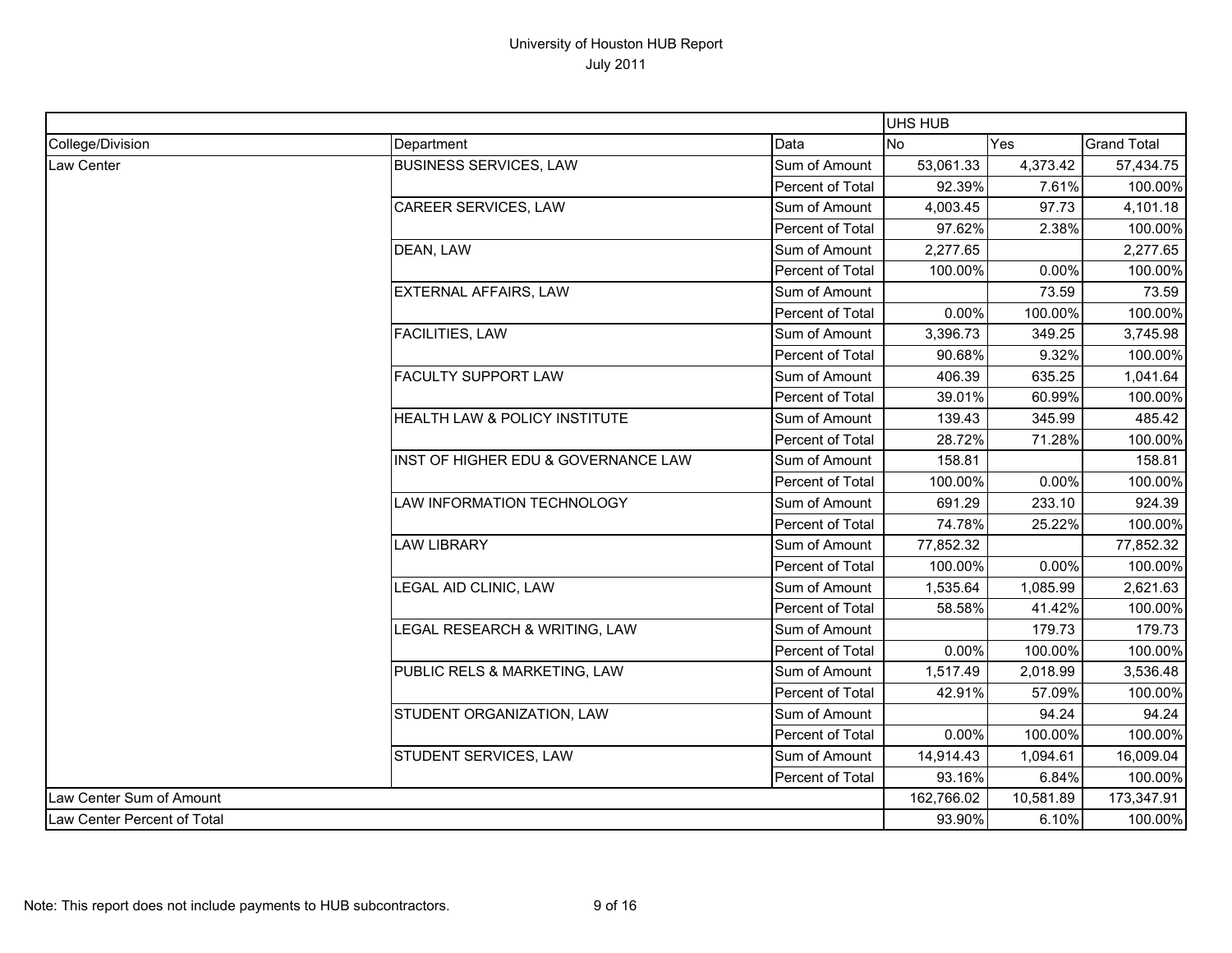|                                  |                                  |                  | <b>UHS HUB</b> |           |                    |
|----------------------------------|----------------------------------|------------------|----------------|-----------|--------------------|
| College/Division                 | Department                       | Data             | <b>No</b>      | Yes       | <b>Grand Total</b> |
| Liberal Arts and Social Sciences | <b>AEROSPACE STUDIES</b>         | Sum of Amount    | 2,068.21       | 882.82    | 2,951.03           |
|                                  |                                  | Percent of Total | 70.08%         | 29.92%    | 100.00%            |
|                                  | AFRICAN-AMERICAN STUDIES         | Sum of Amount    | 1,031.97       | 665.34    | 1,697.31           |
|                                  |                                  | Percent of Total | 60.80%         | 39.20%    | 100.00%            |
|                                  | <b>ANTHROPOLOGY</b>              | Sum of Amount    | 729.33         | 7,066.79  | 7,796.12           |
|                                  |                                  | Percent of Total | 9.36%          | 90.64%    | 100.00%            |
|                                  | <b>ART</b>                       | Sum of Amount    | 17,145.04      | 1,893.40  | 19,038.44          |
|                                  |                                  | Percent of Total | 90.05%         | 9.95%     | 100.00%            |
|                                  | ARTE PUBLICO                     | Sum of Amount    | 37, 154. 38    | 398.80    | 37,553.18          |
|                                  |                                  | Percent of Total | 98.94%         | 1.06%     | 100.00%            |
|                                  | <b>BAND</b>                      | Sum of Amount    | 108.92         |           | 108.92             |
|                                  |                                  | Percent of Total | 100.00%        | 0.00%     | 100.00%            |
|                                  | <b>BLAFFER GALLERY</b>           | Sum of Amount    | 24,034.40      | 1,551.77  | 25,586.17          |
|                                  |                                  | Percent of Total | 93.94%         | 6.06%     | 100.00%            |
|                                  | CENTER FOR PUBLIC HISTORY        | Sum of Amount    | 385.00         | (2.42)    | 382.58             |
|                                  |                                  | Percent of Total | 100.63%        | $-0.63%$  | 100.00%            |
|                                  | CENTER FOR PUBLIC POLICY         | Sum of Amount    | 10,770.77      | 886.56    | 11,657.33          |
|                                  |                                  | Percent of Total | 92.39%         | 7.61%     | 100.00%            |
|                                  | <b>COMMUNICATION</b>             | Sum of Amount    | 5,626.36       | 1,529.04  | 7,155.40           |
|                                  |                                  | Percent of Total | 78.63%         | 21.37%    | 100.00%            |
|                                  | <b>COMMUNICATIONS DISORDERS</b>  | Sum of Amount    | 7,235.65       | 795.54    | 8,031.19           |
|                                  |                                  | Percent of Total | 90.09%         | 9.91%     | 100.00%            |
|                                  | <b>CWMCA CENTER FOR THE ARTS</b> | Sum of Amount    | 12,914.28      | 439.60    | 13,353.88          |
|                                  |                                  | Percent of Total | 96.71%         | 3.29%     | 100.00%            |
|                                  | DEAN, LIBERAL ARTS & SOC SCI     | Sum of Amount    | 1,200.30       | 1,938.61  | 3,138.91           |
|                                  |                                  | Percent of Total | 38.24%         | 61.76%    | 100.00%            |
|                                  | <b>ECONOMICS</b>                 | Sum of Amount    | 4,509.41       | 12,275.20 | 16,784.61          |
|                                  |                                  | Percent of Total | 26.87%         | 73.13%    | 100.00%            |
|                                  | <b>ENGLISH</b>                   | Sum of Amount    | 11,293.26      | 53,877.79 | 65,171.05          |
|                                  |                                  | Percent of Total | 17.33%         | 82.67%    | 100.00%            |
|                                  | HEALTH AND HUMAN PERFORMANCE     | Sum of Amount    | 26,593.30      | 16,600.85 | 43,194.15          |
|                                  |                                  | Percent of Total | 61.57%         | 38.43%    | 100.00%            |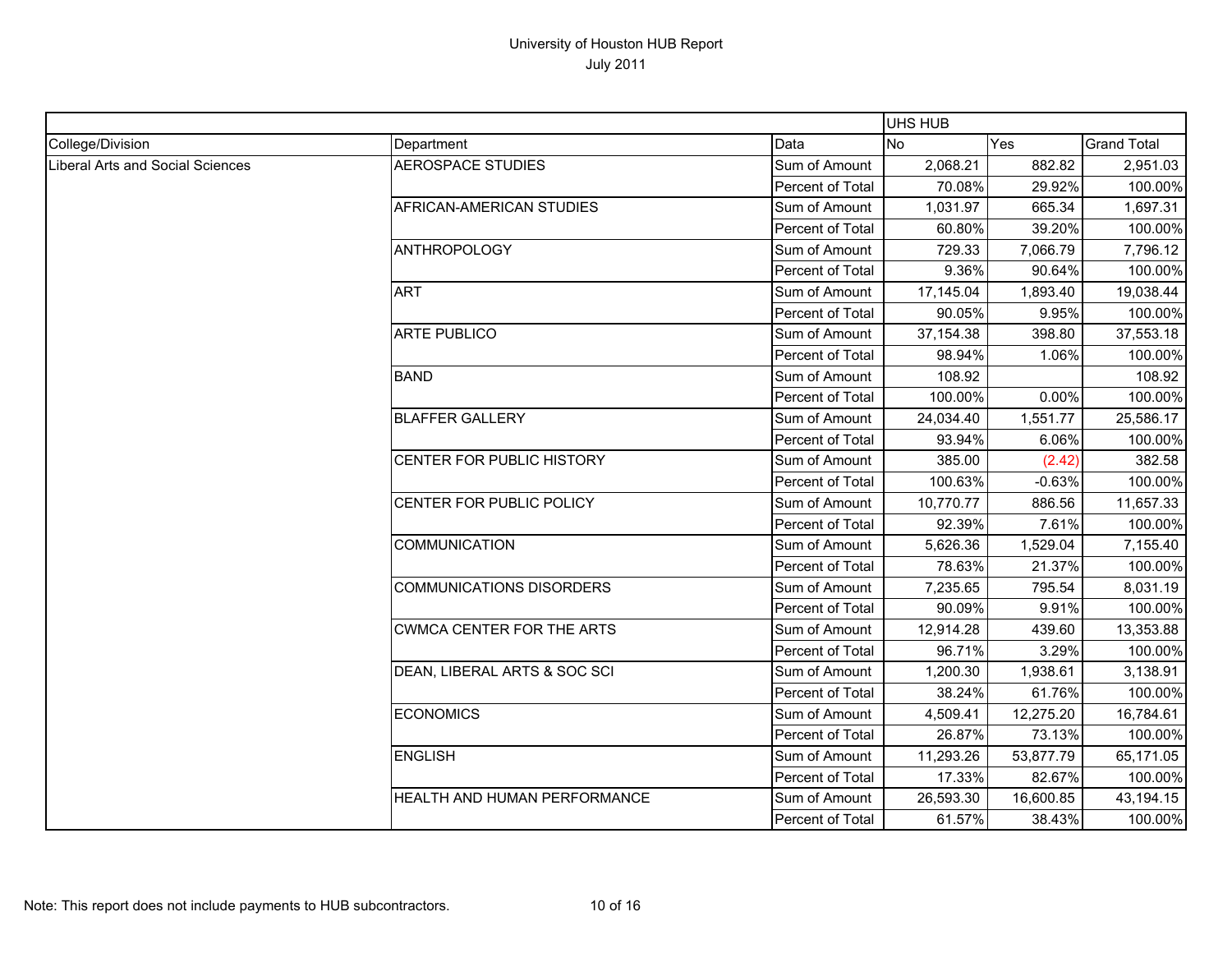|                                                   |                                        |                         | UHS HUB    |            |                    |
|---------------------------------------------------|----------------------------------------|-------------------------|------------|------------|--------------------|
| College/Division                                  | Department                             | Data                    | <b>No</b>  | Yes        | <b>Grand Total</b> |
| Liberal Arts and Social Sciences                  | <b>HISPANIC STUDIES</b>                | Sum of Amount           | 2,645.56   | 14,237.46  | 16,883.02          |
|                                                   |                                        | <b>Percent of Total</b> | 15.67%     | 84.33%     | 100.00%            |
|                                                   | <b>HISTORY</b>                         | Sum of Amount           | 2,040.48   | 270.27     | 2,310.75           |
|                                                   |                                        | Percent of Total        | 88.30%     | 11.70%     | 100.00%            |
|                                                   | LIB ARTS & SOCIAL SCI PH               | Sum of Amount           | 29.92      |            | 29.92              |
|                                                   |                                        | Percent of Total        | 100.00%    | 0.00%      | 100.00%            |
|                                                   | <b>LIBERAL STUDIES</b>                 | Sum of Amount           |            | 61.23      | 61.23              |
|                                                   |                                        | <b>Percent of Total</b> | 0.00%      | 100.00%    | 100.00%            |
|                                                   | <b>MEXICAN-AMERICAN STUDIES</b>        | Sum of Amount           | 4,016.50   | 7,719.52   | 11,736.02          |
|                                                   |                                        | Percent of Total        | 34.22%     | 65.78%     | 100.00%            |
|                                                   | <b>MILITARY SCIENCE</b>                | Sum of Amount           | 698.55     |            | 698.55             |
|                                                   |                                        | Percent of Total        | 100.00%    | 0.00%      | 100.00%            |
|                                                   | MODERN AND CLASSICAL LANGUAGES         | Sum of Amount           | 4,218.00   | 763.50     | 4,981.50           |
|                                                   |                                        | Percent of Total        | 84.67%     | 15.33%     | 100.00%            |
|                                                   | <b>MUSIC</b>                           | Sum of Amount           | 17,892.15  | 7,756.68   | 25,648.83          |
|                                                   |                                        | Percent of Total        | 69.76%     | 30.24%     | 100.00%            |
|                                                   | PHILOSOPHY                             | Sum of Amount           | 400.17     |            | 400.17             |
|                                                   |                                        | Percent of Total        | 100.00%    | 0.00%      | 100.00%            |
|                                                   | POLITICAL SCIENCE                      | Sum of Amount           | 1,258.04   | 1,825.37   | 3,083.41           |
|                                                   |                                        | <b>Percent of Total</b> | 40.80%     | 59.20%     | 100.00%            |
|                                                   | <b>PSYCHOLOGY</b>                      | Sum of Amount           | 48,378.27  | 685.45     | 49,063.72          |
|                                                   |                                        | Percent of Total        | 98.60%     | 1.40%      | 100.00%            |
|                                                   | <b>SOCIOLOGY</b>                       | Sum of Amount           | 1,521.26   | 1,029.91   | 2,551.17           |
|                                                   |                                        | Percent of Total        | 59.63%     | 40.37%     | 100.00%            |
|                                                   | <b>THEATER</b>                         | Sum of Amount           | 14,505.72  | 438.31     | 14,944.03          |
|                                                   |                                        | Percent of Total        | 97.07%     | 2.93%      | 100.00%            |
|                                                   | WOMEN'S, GENDER, AND SEXUALITY STUDIES | Sum of Amount           | 5,330.48   | 5,726.70   | 11,057.18          |
|                                                   |                                        | Percent of Total        | 48.21%     | 51.79%     | 100.00%            |
|                                                   | <b>WRITING CENTER</b>                  | Sum of Amount           | 757.46     |            | 757.46             |
|                                                   |                                        | Percent of Total        | 100.00%    | 0.00%      | 100.00%            |
| Liberal Arts and Social Sciences Sum of Amount    |                                        |                         | 266,493.14 | 141,314.09 | 407,807.23         |
| Liberal Arts and Social Sciences Percent of Total |                                        |                         | 65.35%     | 34.65%     | 100.00%            |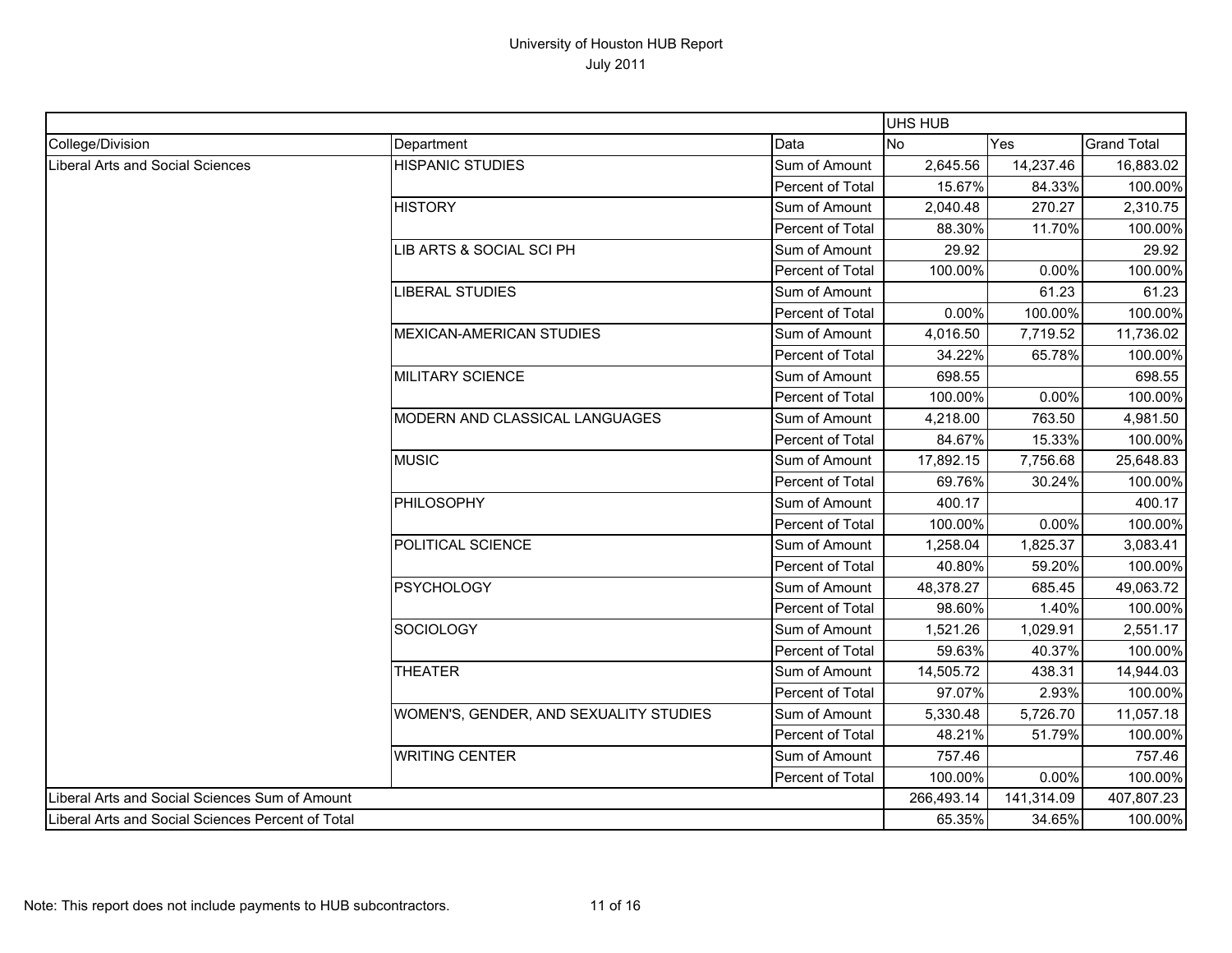|                                                  |                                               |                  | UHS HUB    |            |                    |
|--------------------------------------------------|-----------------------------------------------|------------------|------------|------------|--------------------|
| College/Division                                 | Department                                    | Data             | <b>No</b>  | Yes        | <b>Grand Total</b> |
| Library                                          | UNIVERSITY LIBRARIES                          | Sum of Amount    | 350,817.40 | 201,343.66 | 552,161.06         |
|                                                  |                                               | Percent of Total | 63.54%     | 36.46%     | 100.00%            |
| Library Sum of Amount                            |                                               |                  | 350,817.40 | 201,343.66 | 552,161.06         |
| <b>Library Percent of Total</b>                  |                                               |                  | 63.54%     | 36.46%     | 100.00%            |
| <b>Natural Science and Mathematics</b>           | <b>BIOLOGY &amp; BIOCHEMISTRY</b>             | Sum of Amount    | 124,807.60 | 6,782.44   | 131,590.04         |
|                                                  |                                               | Percent of Total | 94.85%     | 5.15%      | 100.00%            |
|                                                  | <b>CHEMISTRY</b>                              | Sum of Amount    | 85,279.41  | 1,815.74   | 87,095.15          |
|                                                  |                                               | Percent of Total | 97.92%     | 2.08%      | 100.00%            |
|                                                  | <b>COMPUTER SCIENCE</b>                       | Sum of Amount    | 13,495.11  | 4,455.65   | 17,950.76          |
|                                                  |                                               | Percent of Total | 75.18%     | 24.82%     | 100.00%            |
|                                                  | CTR FOR NUCLEAR RECEPTORS & CELL SIGNALING    | Sum of Amount    | 271,411.52 | 9,972.32   | 281,383.84         |
|                                                  |                                               | Percent of Total | 96.46%     | 3.54%      | 100.00%            |
|                                                  | DEAN, NATURAL SCIENCE & MATHE                 | Sum of Amount    | 34,530.06  | 7,336.80   | 41,866.86          |
|                                                  |                                               | Percent of Total | 82.48%     | 17.52%     | 100.00%            |
|                                                  | EARTH AND ATMOSPHERIC SCIENCES                | Sum of Amount    | 76,532.80  | 20,924.65  | 97,457.45          |
|                                                  |                                               | Percent of Total | 78.53%     | 21.47%     | 100.00%            |
|                                                  | INST FOR MULTIDIM AIR QUALITY STUDIES (IMAQS) | Sum of Amount    | 5,376.64   |            | 5,376.64           |
|                                                  |                                               | Percent of Total | 100.00%    | 0.00%      | 100.00%            |
|                                                  | <b>MATHEMATICS</b>                            | Sum of Amount    | 16,847.84  | 2,816.69   | 19,664.53          |
|                                                  |                                               | Percent of Total | 85.68%     | 14.32%     | 100.00%            |
|                                                  | <b>PHYSICS</b>                                | Sum of Amount    | 33,888.68  | 1,768.06   | 35,656.74          |
|                                                  |                                               | Percent of Total | 95.04%     | 4.96%      | 100.00%            |
| Natural Science and Mathematics Sum of Amount    |                                               |                  | 662,169.66 | 55,872.35  | 718,042.01         |
| Natural Science and Mathematics Percent of Total |                                               |                  | 92.22%     | 7.78%      | 100.00%            |
| Optometry                                        | DEAN, OPTOMETRY                               | Sum of Amount    | 45,361.30  | 11,572.66  | 56,933.96          |
|                                                  |                                               | Percent of Total | 79.67%     | 20.33%     | 100.00%            |
|                                                  | OPT VISION SCIENCES                           | Sum of Amount    | 43,930.39  | 6,850.14   | 50,780.53          |
|                                                  |                                               | Percent of Total | 86.51%     | 13.49%     | 100.00%            |
|                                                  | OPTOMETRY CLINIC                              | Sum of Amount    | 17,380.42  | 6,084.58   | 23,465.00          |
|                                                  |                                               | Percent of Total | 74.07%     | 25.93%     | 100.00%            |
| Optometry Sum of Amount                          |                                               |                  | 106,672.11 | 24,507.38  | 131,179.49         |
| Optometry Percent of Total                       |                                               |                  | 81.32%     | 18.68%     | 100.00%            |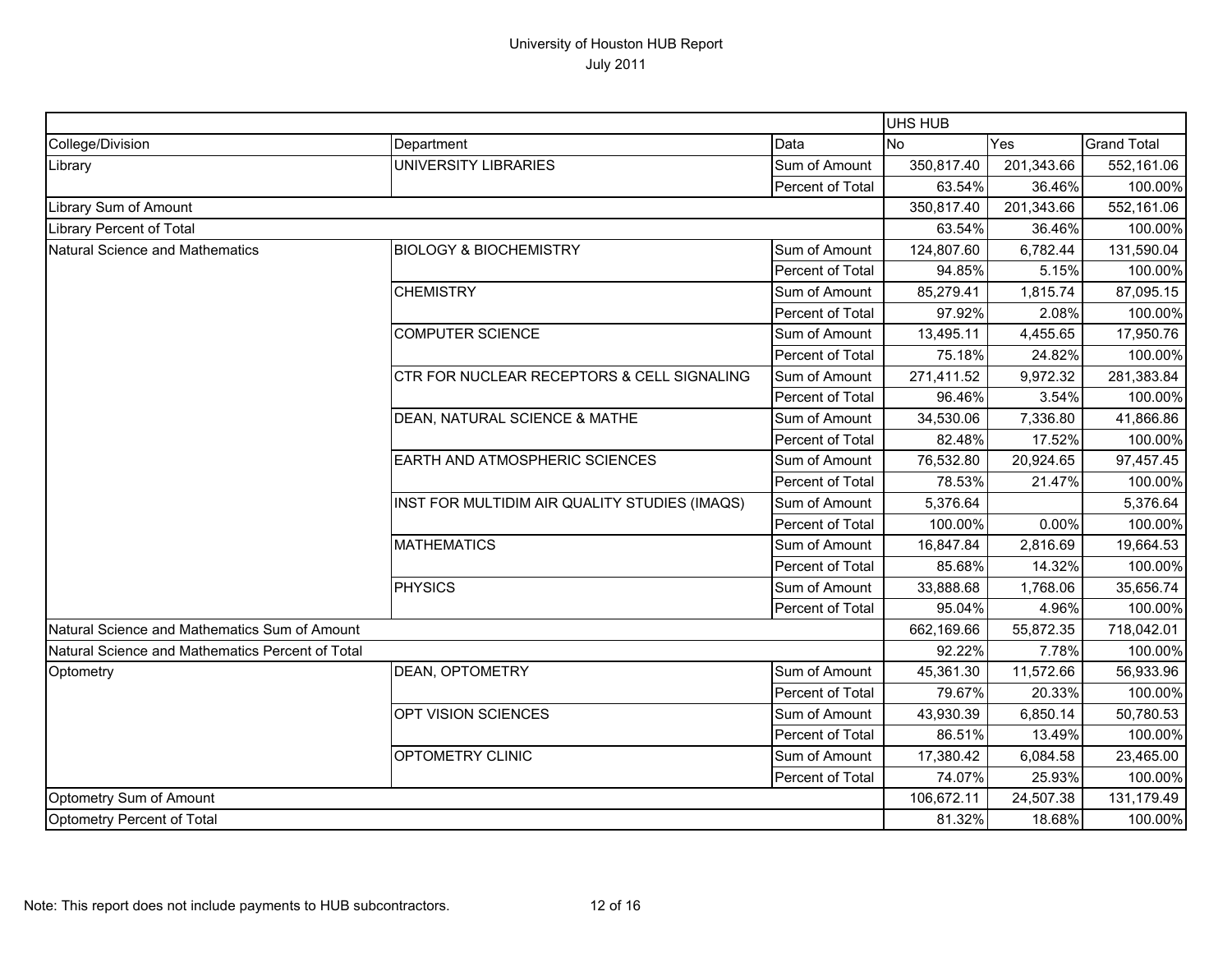|                           |                                           |                  | UHS HUB    |           |                    |
|---------------------------|-------------------------------------------|------------------|------------|-----------|--------------------|
| College/Division          | Department                                | Data             | <b>No</b>  | Yes       | <b>Grand Total</b> |
| Pharmacy                  | <b>CLINICAL PHARMACY &amp; ADMINISTRA</b> | Sum of Amount    | 29,643.45  |           | 29,643.45          |
|                           |                                           | Percent of Total | 100.00%    | 0.00%     | 100.00%            |
|                           | DEAN, PHARMACY                            | Sum of Amount    | 64,992.57  | 17,947.93 | 82,940.50          |
|                           |                                           | Percent of Total | 78.36%     | 21.64%    | 100.00%            |
|                           | PHARMACOLOGICAL & PHARMACEUTIC            | Sum of Amount    | 66,028.47  | 1,776.34  | 67,804.81          |
|                           |                                           | Percent of Total | 97.38%     | 2.62%     | 100.00%            |
| Pharmacy Sum of Amount    |                                           |                  | 160,664.49 | 19,724.27 | 180,388.76         |
| Pharmacy Percent of Total |                                           |                  | 89.07%     | 10.93%    | 100.00%            |
| Research                  | ANIMAL CARE OPERATIONS                    | Sum of Amount    | 11,494.62  |           | 11,494.62          |
|                           |                                           | Percent of Total | 100.00%    | 0.00%     | 100.00%            |
|                           | CENTER FOR ADVANCED MATERIALS             | Sum of Amount    | 4,188.16   |           | 4,188.16           |
|                           |                                           | Percent of Total | 100.00%    | 0.00%     | 100.00%            |
|                           | CENTER FOR MATERIALS CHEMISTRY            | Sum of Amount    | 7,504.90   |           | 7,504.90           |
|                           |                                           | Percent of Total | 100.00%    | 0.00%     | 100.00%            |
|                           | CTR FOR BIOMED/ENVIRON GENOMIC            | Sum of Amount    | 10,177.61  |           | 10,177.61          |
|                           |                                           | Percent of Total | 100.00%    | 0.00%     | 100.00%            |
|                           | CTR NEURO AND BIOMECH RESEARCH            | Sum of Amount    | 2,789.93   | 310.11    | 3,100.04           |
|                           |                                           | Percent of Total | 90.00%     | 10.00%    | 100.00%            |
|                           | ENVIRONMENTAL INSTIT-HOUSTON              | Sum of Amount    | 1,191.65   |           | 1,191.65           |
|                           |                                           | Percent of Total | 100.00%    | 0.00%     | 100.00%            |
|                           | <b>GRANTS AND CONTRACTS</b>               | Sum of Amount    | 475.92     |           | 475.92             |
|                           |                                           | Percent of Total | 100.00%    | 0.00%     | 100.00%            |
|                           | <b>HOUSTON COASTAL CENTER</b>             | Sum of Amount    | 440.76     |           | 440.76             |
|                           |                                           | Percent of Total | 100.00%    | 0.00%     | 100.00%            |
|                           | INSTITUTE FOR MOLECULAR DESIGN            | Sum of Amount    | 48,139.75  |           | 48,139.75          |
|                           |                                           | Percent of Total | 100.00%    | 0.00%     | 100.00%            |
|                           | INSTITUTE FOR NANOENERGY                  | Sum of Amount    | 3,422.49   |           | 3,422.49           |
|                           |                                           | Percent of Total | 100.00%    | 0.00%     | 100.00%            |
|                           | INSTITUTE FOR SPACE SYSTEMS               | Sum of Amount    | 132.05     |           | 132.05             |
|                           |                                           | Percent of Total | 100.00%    | 0.00%     | 100.00%            |
|                           | OFFICE OF TECHNOLOGY MANAGEMENT           | Sum of Amount    | 37,041.70  |           | 37,041.70          |
|                           |                                           | Percent of Total | 100.00%    | 0.00%     | 100.00%            |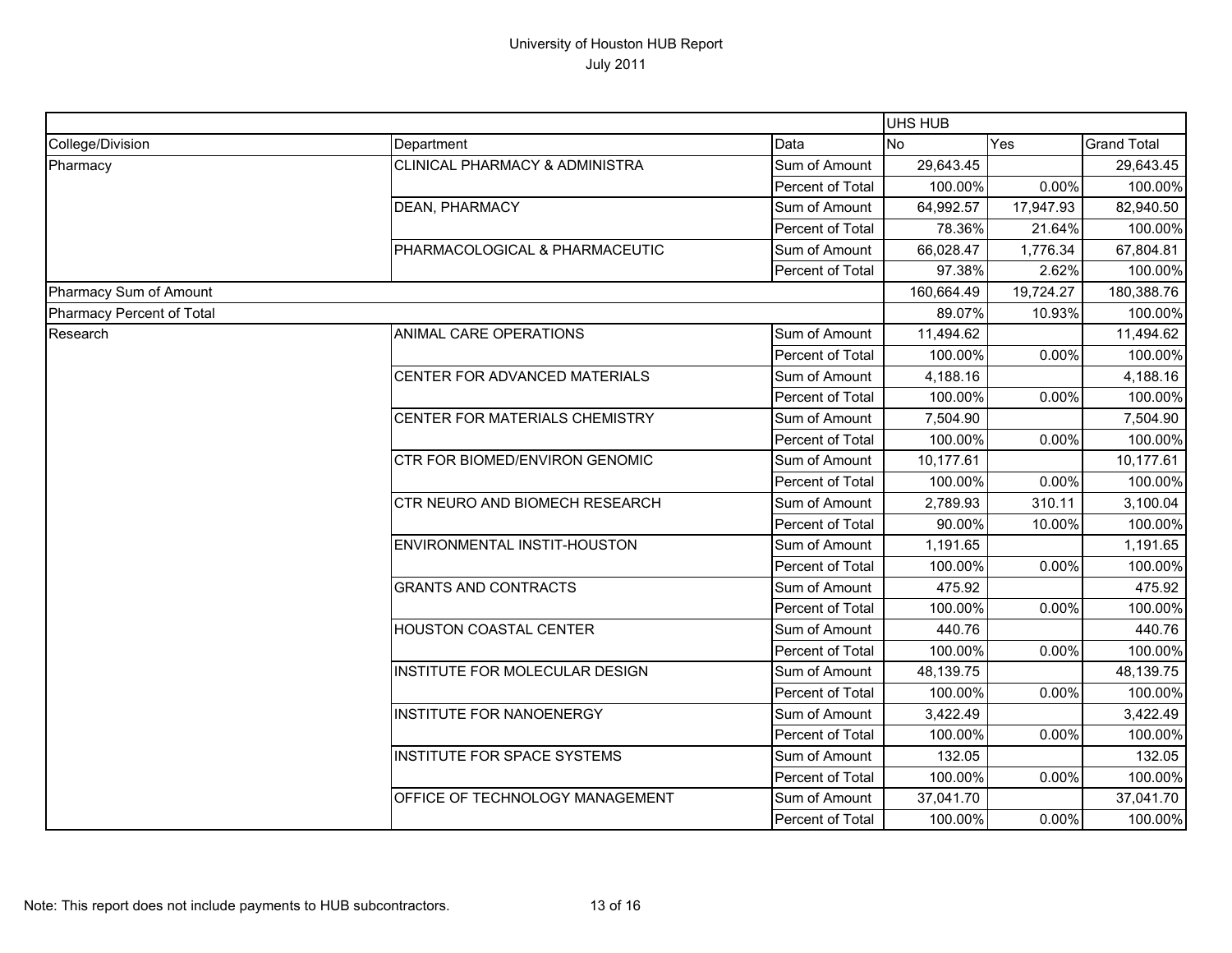|                                  |                                         |                  | <b>UHS HUB</b> |           |                    |
|----------------------------------|-----------------------------------------|------------------|----------------|-----------|--------------------|
| College/Division                 | Department                              | Data             | <b>No</b>      | Yes       | <b>Grand Total</b> |
| Research                         | RESEARCH DIVISION OFFICE                | Sum of Amount    | 11,940.35      | 3,634.21  | 15,574.56          |
|                                  |                                         | Percent of Total | 76.67%         | 23.33%    | 100.00%            |
|                                  | <b>RESEARCH FINANCIAL SERVICES</b>      | Sum of Amount    | 177.12         | (24.90)   | 152.22             |
|                                  |                                         | Percent of Total | 116.36%        | $-16.36%$ | 100.00%            |
|                                  | <b>RESEARCH INFORMATION CENTER</b>      | Sum of Amount    | 689.96         | 3,799.00  | 4,488.96           |
|                                  |                                         | Percent of Total | 15.37%         | 84.63%    | 100.00%            |
|                                  | RESEARCH POLICIES/COMPLIANCE/COMMITTEES | Sum of Amount    | 334.79         | 249.69    | 584.48             |
|                                  |                                         | Percent of Total | 57.28%         | 42.72%    | 100.00%            |
|                                  | SUPER CONDUCT & ADV MATERIALS           | Sum of Amount    | 4.48           |           | 4.48               |
|                                  |                                         | Percent of Total | 100.00%        | 0.00%     | 100.00%            |
|                                  | <b>TIMES</b>                            | Sum of Amount    | 22,715.52      | 100.46    | 22,815.98          |
|                                  |                                         | Percent of Total | 99.56%         | 0.44%     | 100.00%            |
|                                  | TX CTR SUPERCONDUCTIVITY AT UH          | Sum of Amount    | 40,829.21      | 7,158.34  | 47,987.55          |
|                                  |                                         | Percent of Total | 85.08%         | 14.92%    | 100.00%            |
|                                  | TX LEARNING/COMPUTATIONAL CTR           | Sum of Amount    | 17,945.22      | 2,354.79  | 20,300.01          |
|                                  |                                         | Percent of Total | 88.40%         | 11.60%    | 100.00%            |
|                                  | TX OBESITY RESEARCH CENTER              | Sum of Amount    | 99.00          |           | 99.00              |
|                                  |                                         | Percent of Total | 100.00%        | 0.00%     | 100.00%            |
| Research Sum of Amount           |                                         |                  | 221,735.19     | 17,581.70 | 239,316.89         |
| <b>Research Percent of Total</b> |                                         | 92.65%           | 7.35%          | 100.00%   |                    |
| <b>Student Affairs</b>           | <b>CAMPUS RECREATION</b>                | Sum of Amount    | 17,434.46      | 1,832.45  | 19,266.91          |
|                                  |                                         | Percent of Total | 90.49%         | 9.51%     | 100.00%            |
|                                  | CENTER FOR STUDENT INVOLVEMENT          | Sum of Amount    | 7,828.45       | 806.74    | 8,635.19           |
|                                  |                                         | Percent of Total | 90.66%         | 9.34%     | 100.00%            |
|                                  | CENTER FOR STUDENTS W/DISABILITIES      | Sum of Amount    | 35,828.52      | 629.78    | 36,458.30          |
|                                  |                                         | Percent of Total | 98.27%         | 1.73%     | 100.00%            |
|                                  | CHILDREN'S LEARNING CENTER              | Sum of Amount    | 6,315.87       | 458.69    | 6,774.56           |
|                                  |                                         | Percent of Total | 93.23%         | 6.77%     | 100.00%            |
|                                  | COUNSELING AND PSYCH SVCS               | Sum of Amount    | 2,312.92       | 6,337.63  | 8,650.55           |
|                                  |                                         | Percent of Total | 26.74%         | 73.26%    | 100.00%            |
|                                  | <b>CTR FOR LEADERSHIP &amp; FSL</b>     | Sum of Amount    | 445.53         | 523.12    | 968.65             |
|                                  |                                         | Percent of Total | 45.99%         | 54.01%    | 100.00%            |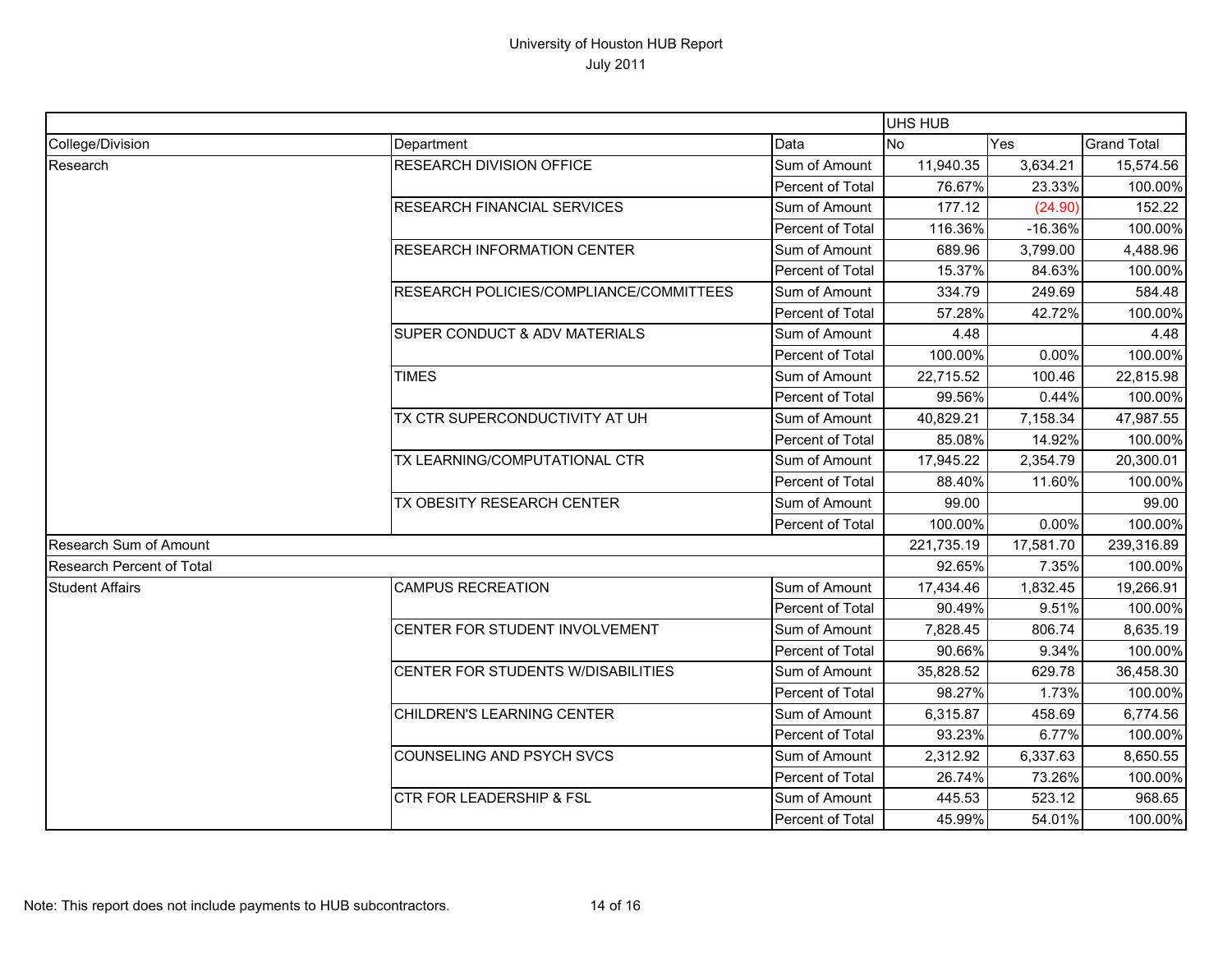|                                         |                                       |                         | UHS HUB    |           |                    |
|-----------------------------------------|---------------------------------------|-------------------------|------------|-----------|--------------------|
| College/Division                        | Department                            | Data                    | <b>No</b>  | Yes       | <b>Grand Total</b> |
| <b>Student Affairs</b>                  | <b>DEAN OF STUDENTS</b>               | Sum of Amount           | 454.58     | 1,817.44  | 2,272.02           |
|                                         |                                       | <b>Percent of Total</b> | 20.01%     | 79.99%    | 100.00%            |
|                                         | <b>RELIGION CENTER</b>                | Sum of Amount           | 187.69     |           | 187.69             |
|                                         |                                       | Percent of Total        | 100.00%    | 0.00%     | 100.00%            |
|                                         | <b>RESIDENTIAL LIFE &amp; HOUSING</b> | Sum of Amount           | 122,284.76 | 2,931.49  | 125,216.25         |
|                                         |                                       | <b>Percent of Total</b> | 97.66%     | 2.34%     | 100.00%            |
|                                         | <b>STUDENT AFFAIRS</b>                | Sum of Amount           | 7,566.11   | 1,835.69  | 9,401.80           |
|                                         |                                       | Percent of Total        | 80.48%     | 19.52%    | 100.00%            |
|                                         | STUDENT HEALTH CENTER                 | Sum of Amount           | 2,354.18   | 2,664.15  | 5,018.33           |
|                                         |                                       | Percent of Total        | 46.91%     | 53.09%    | 100.00%            |
|                                         | STUDENT PHARMACY                      | Sum of Amount           | 5,203.32   | 3,809.00  | 9,012.32           |
|                                         |                                       | Percent of Total        | 57.74%     | 42.26%    | 100.00%            |
|                                         | <b>STUDENT PUBLICATIONS</b>           | Sum of Amount           | 12,844.16  | 126.20    | 12,970.36          |
|                                         |                                       | Percent of Total        | 99.03%     | 0.97%     | 100.00%            |
|                                         | UNIVERSITY CAREER SERVICES            | Sum of Amount           | 768.03     | 651.62    | 1,419.65           |
|                                         |                                       | Percent of Total        | 54.10%     | 45.90%    | 100.00%            |
|                                         | UNIVERSITY CENTER                     | Sum of Amount           | 23,267.16  | 2,554.14  | 25,821.30          |
|                                         |                                       | Percent of Total        | 90.11%     | 9.89%     | 100.00%            |
| <b>Student Affairs Sum of Amount</b>    |                                       |                         | 245,095.74 | 26,978.14 | 272,073.88         |
| <b>Student Affairs Percent of Total</b> |                                       |                         | $90.08\%$  | 9.92%     | 100.00%            |
| Technology                              | CENTER FOR APPLIED TECHNOLOGY         | Sum of Amount           | 6,951.91   |           | 6,951.91           |
|                                         |                                       | Percent of Total        | 100.00%    | 0.00%     | 100.00%            |
|                                         | CENTER FOR FUTURE OF HEALTH           | Sum of Amount           | 384.83     |           | 384.83             |
|                                         |                                       | Percent of Total        | 100.00%    | 0.00%     | 100.00%            |
|                                         | CENTER FOR LIFE SCIENCES TECH         | Sum of Amount           | 2,149.55   |           | 2,149.55           |
|                                         |                                       | Percent of Total        | 100.00%    | 0.00%     | 100.00%            |
|                                         | CENTER FOR TECHNOLOGY LITERACY        | Sum of Amount           | 33,678.31  | 14,413.63 | 48,091.94          |
|                                         |                                       | Percent of Total        | 70.03%     | 29.97%    | 100.00%            |
|                                         | <b>CONSTRUCTION MANAGEMENT</b>        | Sum of Amount           | 352.61     |           | 352.61             |
|                                         |                                       | Percent of Total        | 100.00%    | 0.00%     | 100.00%            |
|                                         | DEAN, TECHNOLOGY                      | Sum of Amount           | 49,424.85  | 47,005.17 | 96,430.02          |
|                                         |                                       | Percent of Total        | 51.25%     | 48.75%    | 100.00%            |